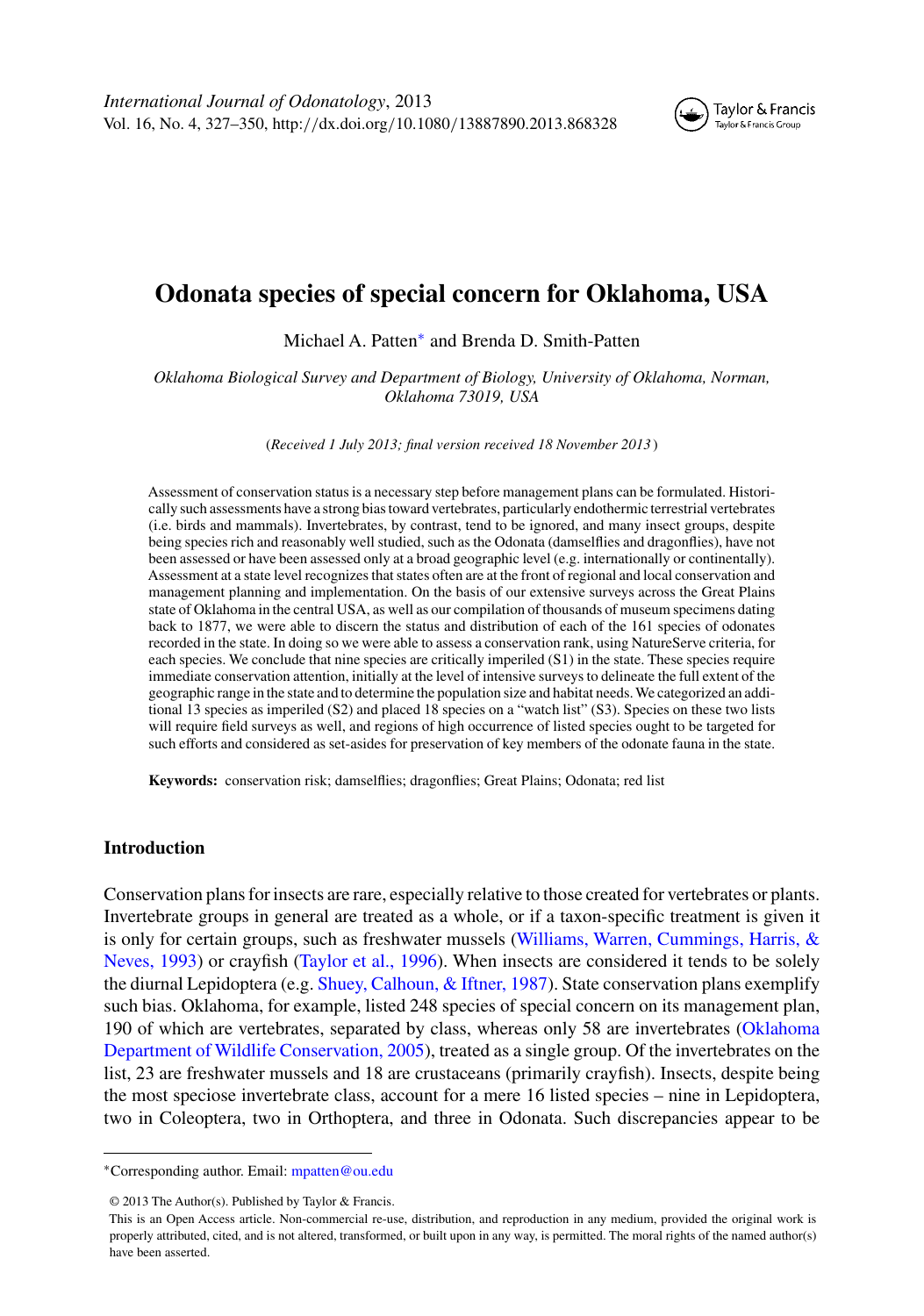more as a result of data deficiency rather than a lack of willingness to include insects and other invertebrates [\(Bried & Mazzacano, 2010\)](#page-21-0).

Even though insect orders have languished behind vertebrates and some invertebrates, one order that has begun to receive attention, even globally (e.g. [Clausnitzer et al., 2009;](#page-22-0) Moore, 1997), is the Odonata, the dragonflies and damselflies. Part of the appeal of tackling this group is its tractable number of species, some 5680 worldwide [\(Kalkman et al., 2008\)](#page-22-0), far fewer than in many other insect orders. This relatively low species richness, coupled with the conspicuous habits and colorful patterns of many odonate species, has fomented another aspect of the appeal: their very nature lends itself to the creation of field guides (e.g. [Dunkle, 2000;](#page-22-0) [Paulson, 2009,](#page-22-0) [2011\)](#page-22-0), the existence of which encourages study of the group. In the USA, the proliferation of national and regional field guides has led to a proliferation of citizen science on Odonata – primary examples are Odonata Central [\(Abbott, 2010\)](#page-21-0) and the Migratory Dragonfly Partnership – the result of which has been a far better understanding of the status and distribution of most species in the country. This spike in interest has been coupled with an increased recognition of the value of odonates to monitor environmental integrity and change (e.g. [Catlin, 2005;](#page-22-0) [Ott, 2010;](#page-22-0) [Silva et al., 2010\)](#page-22-0), which underscores the need to assess the conservation status of the order.

Knowledge of status and distribution a decade ago led to two efforts to create a "red list" for odonate species in USA and Canada [\(Bick, 2003;](#page-21-0) [Dunkle, 2004\)](#page-22-0), but our knowledge level now is even more refined and comprehensive, enough so that the forging of conservation plans and "red lists" is an attainable goal for many states.Yet fewer than half of the states in the USA have assessed odonate taxa sufficiently to conclude which species are of "greatest conservation need" [\(Bried &](#page-21-0) [Mazzacano, 2010\)](#page-21-0), and none of these states are in the Great Plains, that vast area of grassland that dominates the center of the North American continent. Instead, apart from a cursory inclusion of a few species in Texas and in Oklahoma, none of the state wildlife conservation agencies in the Plains states has any odonate species listed as being of conservation concern [\(Bried & Mazzacano,](#page-21-0) [2010\)](#page-21-0).

Our goal is to rectify this omission by providing a conservation assessment and a provisional list of species of special concern, ranked from first through third priority, for every species of dragonfly and damselfly known to occur in the Plains state of Oklahoma. Although our effort is limited to a single state, it recognizes that a majority of conservation actions and management plans are forged at the state level or lower jurisdiction rather than at the national level or higher. Moreover, we hope it spurs similar actions in neighboring states, so that a future assessment of conservation plans across the country, akin to [Bried and Mazzacano's \(2010\),](#page-21-0) will not highlight so many gaps.

### **Dataset**

We began surveys in the state, focused primarily in the northeastern corner, in 2003 [\(Smith-Patten](#page-22-0) [et al., 2007\)](#page-22-0). We conducted intensive statewide surveys 2–4 days per week between late March and mid-November annually from 2009–2013, an effort that included field work in 74 of the state's 77 counties, typically with repeated visits to each county. For each site survey we recorded all species encountered as well as estimates of abundance; we collected vouchers for most new county records (specimens are housed in the Smith-Patten*/*Patten [SP] collection at the Oklahoma Biological Survey). Across these surveys we encountered 132 species (∼ 93%, 127 of 137, of putative non-vagrant species) and recorded *>* 60*,* 000 individuals.

In addition to our field surveys, we amassed a database of Oklahoma Odonata specimens from 24 collections, which began with the creation of a catalog for the Sam Noble Museum, University of Oklahoma (OMNH). We also inventoried Oklahoma specimens at the International Odonata Research Institute (IORI), Gainesville, Florida; Oklahoma State University, Stillwater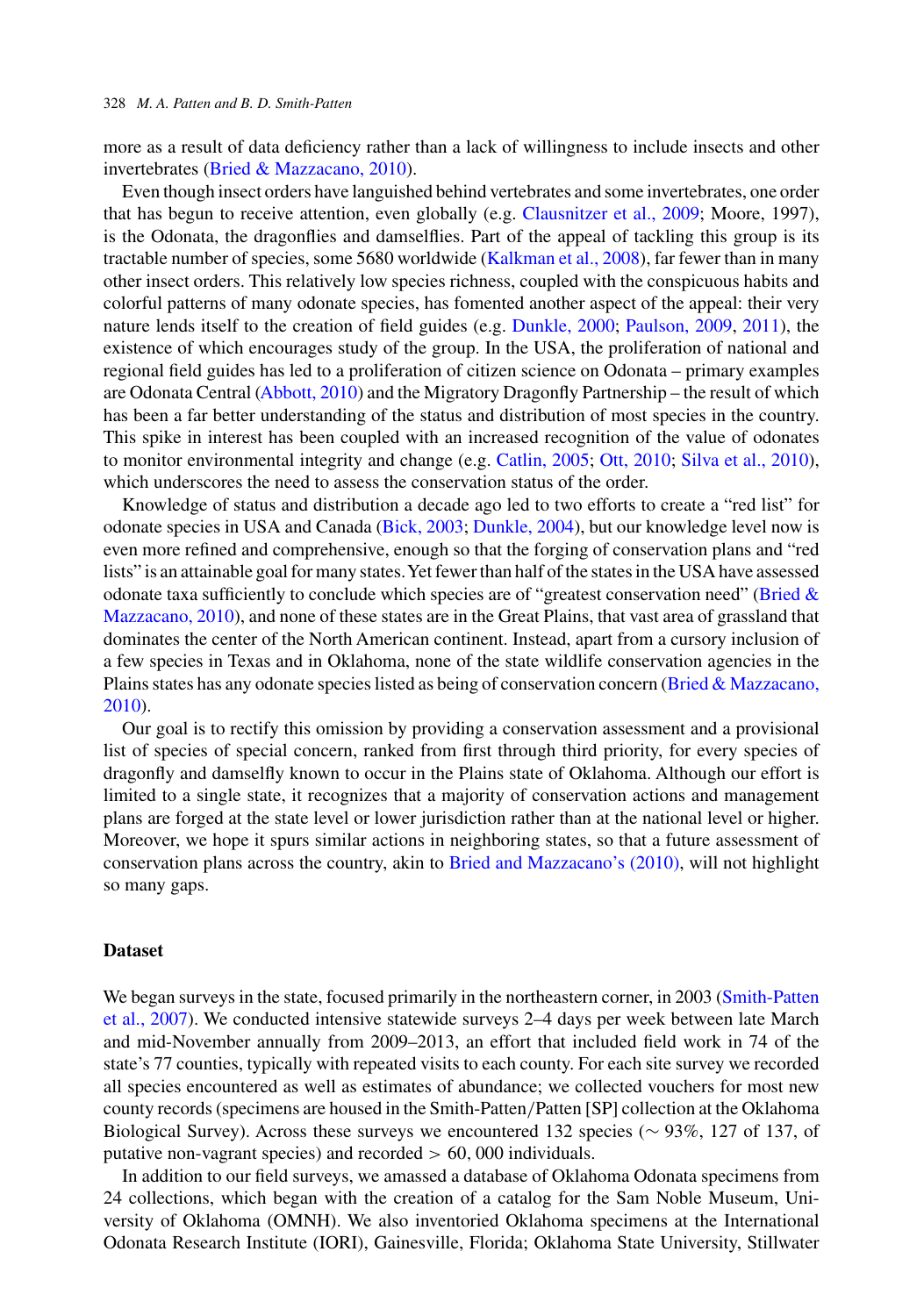(OSU); the Museum of Comparative Zoology, Harvard University, Cambridge, Massachusetts; and the University of Michigan, Ann Arbour. We examined material from the Gillette Museum, Colorado State University, Ft. Collins (CSU), and the University of Central Oklahoma, Edmond. We received catalog data from: the Essig Museum, University of California, Berkeley; the National Museum of Natural History, Smithsonian Institution, Washington, DC; Texas A&M University, College Station; the Bohart Museum of Entomology, University of California, Davis; the University of Nebraska State Museum, Lincoln; Peabody Museum, Yale University, New Haven, Connecticut; the California Academy of Sciences, San Francisco; the Academy of Natural Sciences, Philadelphia; and the Illinois Natural History Survey, Champaign, as well as the personal collections of John C. Abbott (JCA), formerly associated with the University of Texas collection, (UTIC, Austin, Texas), Thomas W. Donnelly (Binghamton, New York), Rosser W. Garrison (Sacramento, California), Dennis R. Paulson (Seattle, Washington), and Kenneth J. Tennessen (Wautoma, Wisconsin). We compiled *>* 15*,* 500 specimen records, dating back to 1877. Lastly, we incorporated all vetted and confirmed photographic records archived at Odonata Central (OC; [http://www.odonatacentral.org/\)](http://www.odonatacentral.org/), the online database of New World Odonata records maintained by the Texas Advanced Computing Center, University of Texas, Austin. Throughout we use the above acronyms, along with catalog or accession numbers, when available.

We used our database of  $> 28,000$  records, comprised of data from specimens, the literature, field notes, and archived photographs for roughly 115,000 individual odonates, as well as published information on the status and distribution in the state and region – notably [Bird \(1932\),](#page-21-0) [Bick and](#page-21-0) [Bick \(1957\),](#page-21-0) [Bick \(1991\),](#page-21-0) [Abbott \(2005\),](#page-21-0) [Abbott and Stewart \(1998\),](#page-21-0) [Smith-Patten et al. \(2007\),](#page-22-0) and [Paulson \(2009\)](#page-22-0) – to assess the conservation status of each of the 161 species of Odonata documented to occur in Oklahoma [\(Smith-Patten & Patten, 2013a\)](#page-22-0). Our survey efforts and those of others by no means cover every wetland in the state, but we have amassed sufficient information to ensure that no species, with perhaps one exception, is "data deficient."

### **Assessment criteria**

We largely followed [NatureServe's \(2012\)](#page-22-0) codes and criteria to rank conservation status for each species recorded in the state. We recognized four key ranking levels:

- S1 (critically imperiled), defined as a species at extreme risk of extirpation in the state as a result of its highly restricted geographic range, few populations or occurrences (generally *<* 6; following [Abbott, 2011\)](#page-21-0), steep population declines, extreme habitat specialization, or severe threats to remaining populations and their habitat.
- S2 (imperiled), defined as a species at high risk of extirpation in the state given its restricted geographic range, small number of populations or occurrences (generally 6–10), population declines, habitat specialization, or threats to remaining populations.
- S3 (vulnerable), defined as a species at moderate risk of extirpation in the state as a result of its moderately restricted range, modest number of populations or occurrences (generally 11–25), recent and widespread declines, threats, or other factors. We treated species on S3 as a "watch list."
- We combined ranks of S4 (apparently secure) and S5 (secure), defined as a species at low to no risk of extirpation in the state given its range or many populations or occurrences, even if there may be some cause for local concern in light of apparent declines or threats. Our combined S4*/*[S5](#page-21-0) [category](#page-21-0) [is](#page-21-0) [equivalent](#page-21-0) [to](#page-21-0) [the](#page-21-0) [IUCN's](#page-21-0) ["least](#page-21-0) [concern"](#page-21-0) [category.](#page-21-0) [Unlike](#page-21-0) Abbott (2011), who used a separate category (SA), we included vagrants, i.e. species that do not have regular breeding populations in the state but have been recorded on occasion, on the S4*/*S5 list because we reasoned that such species are of "least concern" in Oklahoma in that conservation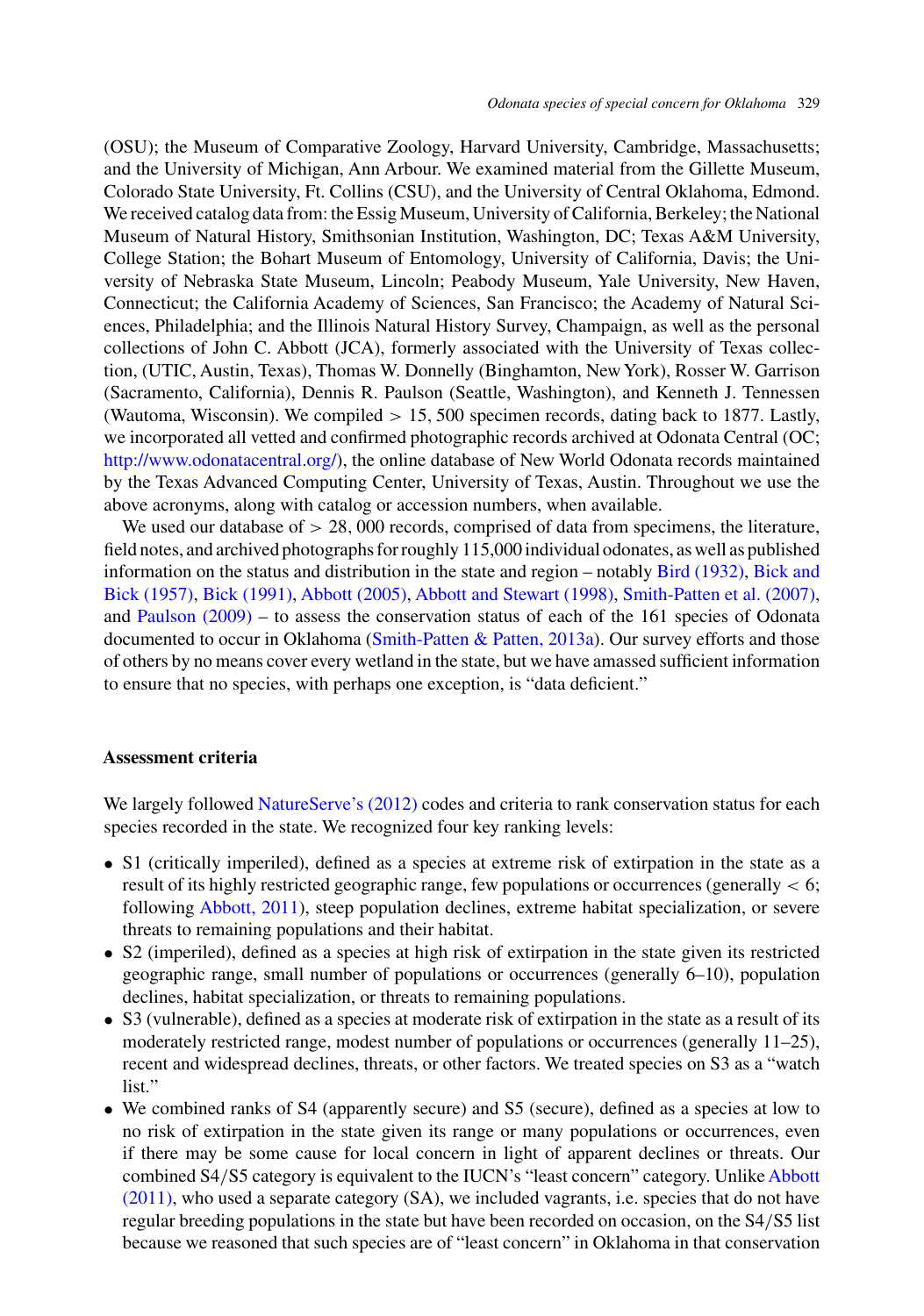or management plans in that state cannot affect the species' population (which by definition occurs elsewhere).

A high percentage (∼ 74%) of Oklahoma odonates, as with odonates worldwide [\(Clausnitzer](#page-22-0) [et al., 2009\)](#page-22-0), have not been evaluated (or are "data deficient") according to the IUCN Red List; as such they have not been given global conservation rankings. We nevertheless provided the global status for each of the Oklahoma species we ranked as S1, S2, or S3 (Table [1\)](#page-4-0) to present the global picture of a species' status and distribution. We caution that a low global ranking does not always reflect local status – a species may be common or widespread globally but rare within a local jurisdiction, and a species' global status does not mean a state may abdicate its responsibility to protect the biodiversity within its borders. This is likewise the case for arguing that if a species is at the limit of its range then it is of less concern. We argue that a balance must be struck across global, national, and regional or local assessments given that risk across spatial scales may not jibe [\(Patten & Smith-Patten, 2011\)](#page-22-0) and that conservation and environmental policy and action tends to be "bottom up," beginning at the regional or local level [\(Selin & VanDeveer, 2007\)](#page-22-0). In our case, the prevalence of "NE" (not evaluated) IUCN status in Table [1](#page-4-0) illustrates the need for local conservation assessments to inform global assessments.

### **Results**

### *S1 – critically imperiled*

- *Argia lugens* (Hagen, 1861) Sooty Dancer [Coenagrionidae]. This lotic species and *Enallagma praevarum* were known from multiple stream courses in the Black Mesa region of western Cimarron County, the westernmost county in Oklahoma's panhandle, through the early 1980s. Repeated searches in the 2010s have yielded only one record of A. *lugens* ( $1\sigma$ , OC) 410018; 2 others seen) but no *E. praevarum*. The recent record may be the result of an impressive amount of rainfall this year in the western panhandle that caused streams and rivers to flow for the first time in many years. The Cimarron River at the western tip of the panhandle had a discharge of 158 m<sup>3</sup>/s in August 2013 (USGS data), a dramatic increase from the highest rate of 7  $\text{m}^3$ /s recorded for 2012 and 2011 and 3  $\text{m}^3$ /s for 2010. The nearest comparable level to 2013 was back in 1978, at 116  $\text{m}^3$ /s. It is possible that a population of this species will re-establish itself, although some studies forecast an increased prevalence of drought in the region [\(Basara et al., 2013\)](#page-21-0).
- *Enallagma antennatum* (Say, 1839) Rainbow Bluet [Coenagrionidae]. Until we discovered single males along North Carrizo Creek, Cimarron County, and at Schultz Wildlife Management Area, Texas County, in May 2013, this colorful species had not been recorded in the state since 1973 (IORI). Prior to these records, the species was known from two other streams in western Cimarron County and from a single site in Alfalfa County, in the northwestern part of the state. It is a lotic species, confined to sites with abundant overhanging vegetation and rather slow current. Such habitats are rare in the panhandle and adjacent parts of northwestern Oklahoma. Even if it occurs at other sites, it must be at low densities.
- *Enallagma daeckii* (Calvert, 1903) Attenuated Bluet [Coenagrionidae]. This species and *E. dubium* were each collected at two locales in the southeastern corner of the state between the early 1930s and the early 1990s. Both species occur in shaded, backwater areas with heavy vegetation, a rather specialized habitat. Despite repeated survey efforts, neither species has been located at the two original locations. In June 2013 we discovered a few at a new locale for the species in the Ouachita National Forest of southern Le Flore County (SP 669; OC 400667). This small population may be the only one in the state.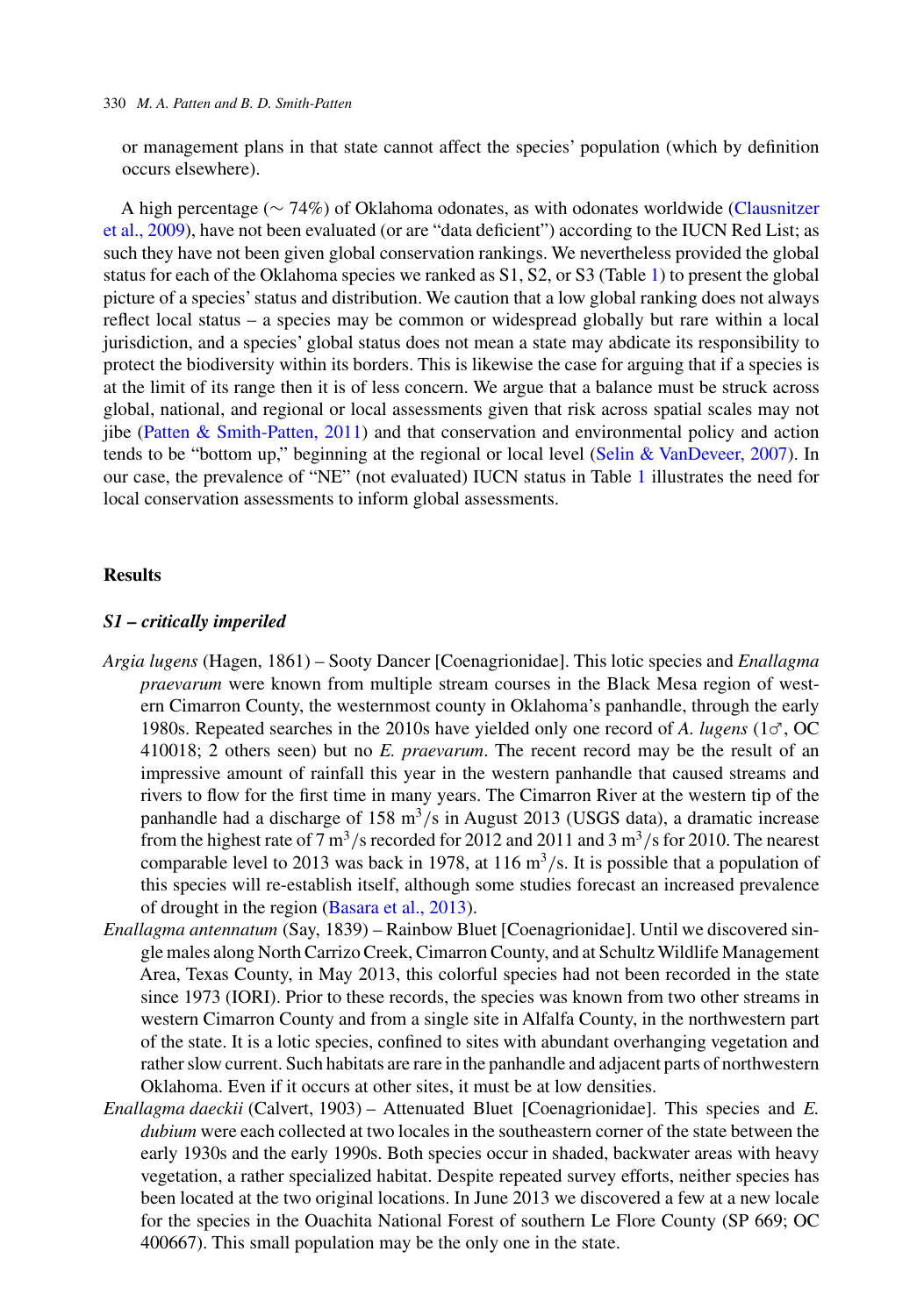|                               | <b>State</b><br>status $1$ | NatureServe<br>global<br>status $2$ | <b>IUCN</b><br>conservation conservation conservation Taxonomic Water Regional Population population<br>status $3$ | suborder <sup>4</sup>                                 | type <sup>5</sup> | endemic     | decline                  | Low<br>density | Range<br>retraction      | Specialized $\lt$ 6 extant<br>habitat | locales     | $6 - 10$<br>occurrences counties | < 5         | Sensitive<br>to<br>land<br>use |
|-------------------------------|----------------------------|-------------------------------------|--------------------------------------------------------------------------------------------------------------------|-------------------------------------------------------|-------------------|-------------|--------------------------|----------------|--------------------------|---------------------------------------|-------------|----------------------------------|-------------|--------------------------------|
| Argia lugens                  | S <sub>1</sub>             | G <sub>5</sub>                      | $_{\rm LC}$                                                                                                        | ${\bf Z}$                                             | LO                |             | $\mathbf X$              |                | $\mathbf X$              | $\mathbf X$                           | $\mathbf X$ |                                  | $\mathbf X$ | $\mathbf X$                    |
| Enallagma<br>antennatum       | S <sub>1</sub>             | G <sub>5</sub>                      | NE                                                                                                                 | Z                                                     | LO                |             | $\mathbf x$              |                |                          | $\mathbf x$                           | $\mathbf X$ |                                  | $\mathbf X$ | $\mathbf X$                    |
| Enallagma daeckii             | S1                         | G <sub>4</sub>                      | NE                                                                                                                 | Z                                                     | LE                |             |                          | $\mathbf X$    | $\overline{\mathcal{L}}$ | $\mathbf X$                           | $\mathbf X$ |                                  | X           | $\mathbf X$                    |
| Enallagma<br>dubium           | S <sub>1</sub>             | G <sub>5</sub>                      | $_{\rm LC}$                                                                                                        | Z                                                     | LE                |             |                          |                | $\overline{?}$           | $\mathbf X$                           | $\mathbf X$ |                                  | $\mathbf X$ |                                |
| Enallagma<br>praevarum        | S <sub>1</sub>             | G <sub>5</sub>                      | <b>NE</b>                                                                                                          | Z                                                     | $\, {\bf B}$      |             | $\mathbf X$              |                | X                        | $\mathbf X$                           | $\mathbf X$ |                                  | $\mathbf X$ | $\mathbf X$                    |
| Ischnura demorsa              | S1                         | G <sub>5</sub>                      | <b>NE</b>                                                                                                          | Z                                                     | LO                |             | $\mathbf X$              | $\mathbf X$    | X                        | X                                     | $\mathbf X$ |                                  |             | $\mathbf X$                    |
| Cordulegaster<br>talaria      | S <sub>1</sub>             | G1G2                                | $_{\rm LC}$                                                                                                        | $\overline{A}$                                        | LO                | $\mathbf X$ |                          | $\overline{?}$ |                          | $\mathbf X$                           | $\mathbf X$ |                                  | $\mathbf X$ |                                |
| Somatochlora<br>ozarkensis    | S <sub>1</sub>             | G <sub>3</sub>                      | NT                                                                                                                 | A                                                     | LO                | $\mathbf X$ |                          | $\mathbf X$    |                          |                                       |             | X                                | X           |                                |
| Paltothemis<br>lineatipes     | S <sub>1</sub>             | G <sub>5</sub>                      | NE                                                                                                                 | A                                                     | LO                |             | $\overline{\mathcal{L}}$ |                |                          | $\mathbf X$                           | $\mathbf X$ |                                  | $\mathbf X$ |                                |
| Hetaerina titia               | S <sub>2</sub>             | G <sub>5</sub>                      | NE                                                                                                                 | Z                                                     | LO                |             | $\mathbf X$              | $\mathbf X$    | $\overline{\mathcal{L}}$ |                                       |             | $\mathbf X$                      |             |                                |
| Amphiagrion<br>abbreviatum    | S <sub>2</sub>             | G <sub>5</sub>                      | <b>NE</b>                                                                                                          | Z                                                     | LO                |             | $\overline{\mathcal{L}}$ | $\mathbf X$    | $\mathbf X$              | X                                     |             | $\mathbf X$                      |             | X                              |
| Argia bipunctulata            | S <sub>2</sub>             | G <sub>4</sub>                      | <b>NE</b>                                                                                                          | Z                                                     | LE                |             | $\overline{?}$           | $\mathbf X$    | $\overline{?}$           | $\mathbf X$                           |             |                                  |             | X                              |
| Enallagma<br>doubledavi       | S <sub>2</sub>             | G <sub>5</sub>                      | LC                                                                                                                 | $\mathbf{Z}% ^{T}=\mathbf{Z}^{T}\times\mathbf{Z}^{T}$ | LE                |             |                          |                |                          | $\mathbf X$                           | $\mathbf X$ |                                  | $\mathbf X$ | $\mathbf X$                    |
| Gomphus<br>apomyius           | S <sub>2</sub>             | G3G4                                | NE                                                                                                                 | $\mathbf{A}$                                          | LO                |             |                          | $\mathbf X$    |                          |                                       | $\mathbf X$ |                                  | $\mathbf X$ |                                |
| Gomphus hybridus              | S <sub>2</sub>             | G4                                  | <b>NE</b>                                                                                                          | A                                                     | LO                |             |                          |                |                          |                                       | X           |                                  | X           |                                |
| Gomphus lividus               | S <sub>2</sub>             | G <sub>5</sub>                      | NE                                                                                                                 | $\mathbf{A}$                                          | LO                |             |                          |                |                          |                                       | $\mathbf X$ |                                  | $\mathbf X$ |                                |
| Cordulegaster<br>maculata     | S <sub>2</sub>             | G <sub>5</sub>                      | <b>NE</b>                                                                                                          | A                                                     | LO                |             |                          | $\mathbf X$    |                          |                                       | $\mathbf X$ |                                  | $\mathbf X$ |                                |
| Helocordulia<br>selysii       | S <sub>2</sub>             | G <sub>4</sub>                      | <b>NE</b>                                                                                                          | A                                                     | LO                |             |                          |                |                          |                                       | $\mathbf X$ |                                  | $\mathbf X$ |                                |
| Neurocordulia<br>molesta      | S <sub>2</sub>             | G <sub>4</sub>                      | NE                                                                                                                 | A                                                     | LO                |             |                          | $\mathbf X$    |                          |                                       | $\mathbf X$ |                                  | $\mathbf X$ |                                |
| <b>Brechmorhoga</b><br>mendax | S <sub>2</sub>             | G <sub>5</sub>                      | <b>NE</b>                                                                                                          | A                                                     | LO                |             |                          | $\mathbf X$    | $\mathbf X$              |                                       |             | $\mathbf X$                      |             |                                |
| Celithemis verna              | S <sub>2</sub>             | G <sub>5</sub>                      | <b>NE</b>                                                                                                          | A                                                     | LE                |             |                          |                |                          | $\mathbf X$                           |             | $\mathbf X$                      |             | X                              |

<span id="page-4-0"></span>

| Table 1. Characteristics of species of Odonata judged to be of conservation concern in Oklahoma, USA. |  |  |  |
|-------------------------------------------------------------------------------------------------------|--|--|--|
|                                                                                                       |  |  |  |

(*Continued*)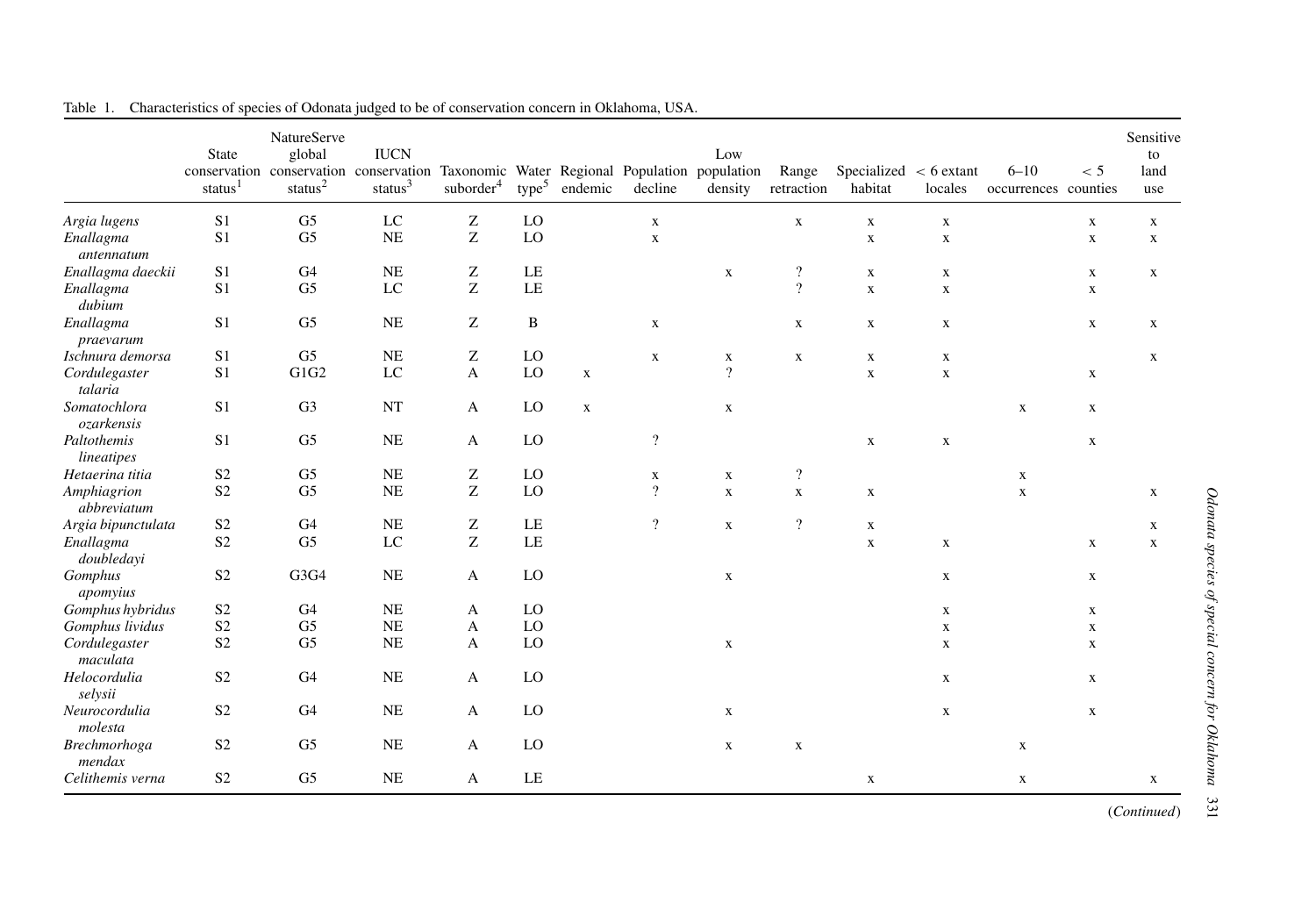|                             | State<br>status <sup>1</sup> | NatureServe<br>global<br>conservation conservation conservation Taxonomic Water Regional Population population<br>status $^2$ | <b>IUCN</b><br>status $3$ | suborder <sup>4</sup>                                 | type <sup>5</sup> | endemic     | decline                  | Low<br>density | Range<br>retraction      | Specialized $\lt$ 6 extant<br>habitat | locales        | $6 - 10$<br>occurrences counties | < 5         | Sensitive<br>to<br>land<br>use |
|-----------------------------|------------------------------|-------------------------------------------------------------------------------------------------------------------------------|---------------------------|-------------------------------------------------------|-------------------|-------------|--------------------------|----------------|--------------------------|---------------------------------------|----------------|----------------------------------|-------------|--------------------------------|
| Libellula<br>composita      | S <sub>2</sub>               | G3G4                                                                                                                          | NE                        | $\mathbf{A}$                                          | LE                |             |                          | $\mathbf X$    |                          |                                       | $\mathbf X$    |                                  | $\mathbf X$ |                                |
| Lestes alacer               | S <sub>3</sub>               | G5                                                                                                                            | <b>NE</b>                 | Z                                                     | LE                |             | $\mathbf X$              | $\overline{?}$ | $\overline{?}$           |                                       |                |                                  |             | $\overline{?}$                 |
| Lestes inaequalis           | S <sub>3</sub>               | G <sub>5</sub>                                                                                                                | NE                        | Z                                                     | LE                |             |                          | $\mathbf X$    |                          | X                                     |                |                                  |             |                                |
| Argia alberta               | S <sub>3</sub>               | G <sub>4</sub>                                                                                                                | LC                        | Z                                                     | LO                |             | $\overline{\mathcal{L}}$ | $\mathbf X$    | $\mathbf X$              | $\mathbf X$                           |                |                                  |             |                                |
| Enallagma<br>carunculatum   | S <sub>3</sub>               | G <sub>5</sub>                                                                                                                | LC                        | $\mathbf{Z}% ^{T}=\mathbf{Z}^{T}\times\mathbf{Z}^{T}$ | LE                |             |                          | $\mathbf X$    |                          | $\mathbf X$                           |                |                                  |             |                                |
| Ischnura damula             | S <sub>3</sub>               | G <sub>5</sub>                                                                                                                | <b>NE</b>                 | Z                                                     | LE                |             |                          |                |                          |                                       | $\mathbf X$    |                                  | $\mathbf X$ |                                |
| Ischnura kellicotti         | S3                           | G <sub>5</sub>                                                                                                                | NE                        | $\mathbf{Z}% ^{T}=\mathbf{Z}^{T}\times\mathbf{Z}^{T}$ | LE                |             |                          |                |                          | X                                     |                |                                  |             | X                              |
| Nehalennia<br>integricollis | S <sub>3</sub>               | G <sub>5</sub>                                                                                                                | NE                        | $\mathbf{Z}% ^{T}=\mathbf{Z}^{T}\times\mathbf{Z}^{T}$ | LE                |             |                          | $\mathbf X$    |                          | $\mathbf X$                           |                | $\mathbf X$                      |             | $\mathbf X$                    |
| Tachopteryx<br>thoreyi      | S <sub>3</sub>               | G <sub>4</sub>                                                                                                                | LC                        | A                                                     | LO                |             |                          | $\mathbf X$    |                          | $\mathbf X$                           |                |                                  |             |                                |
| Aeshna umbrosa              | S <sub>3</sub>               | G5                                                                                                                            | LC                        | A                                                     | B                 |             |                          | $\mathbf X$    | $\overline{\mathcal{L}}$ |                                       |                |                                  |             |                                |
| Coryphaeschna<br>ingens     | S3                           | G <sub>5</sub>                                                                                                                | $_{\rm LC}$               | A                                                     | LE                |             |                          |                |                          |                                       |                |                                  | $\mathbf X$ |                                |
| Aphylla<br>williamsoni      | S <sub>3</sub>               | G <sub>5</sub>                                                                                                                | $_{\rm LC}$               | $\mathbf{A}$                                          | LE                |             |                          |                |                          |                                       |                |                                  | $\mathbf X$ |                                |
| Gomphus<br>ozarkensis       | S <sub>3</sub>               | G4                                                                                                                            | LC                        | A                                                     | LO                | $\mathbf X$ |                          |                |                          |                                       |                |                                  |             |                                |
| Epitheca<br>semiaquea       | S3                           | G <sub>5</sub>                                                                                                                | NE                        | A                                                     | LE                | $\mathbf x$ |                          | $\mathbf X$    |                          |                                       |                |                                  |             |                                |
| Somatochlora<br>tenebrosa   | S <sub>3</sub>               | G <sub>5</sub>                                                                                                                | <b>NE</b>                 | A                                                     | LO                |             |                          |                |                          |                                       |                |                                  | $\mathbf X$ | X                              |
| Libellula<br>auripennis     | S <sub>3</sub>               | G <sub>5</sub>                                                                                                                | <b>NE</b>                 | A                                                     | LE                |             | $\overline{\mathcal{L}}$ | $\mathbf X$    |                          |                                       |                | $\mathbf X$                      |             | $\overline{?}$                 |
| Libellula flavida           | S <sub>3</sub>               | G <sub>5</sub>                                                                                                                | <b>NE</b>                 | A                                                     | LE                |             |                          | $\mathbf X$    |                          |                                       |                |                                  |             |                                |
| Libellula<br>semifasciata   | S3                           | G <sub>5</sub>                                                                                                                | NE                        | A                                                     | LE                |             |                          | $\mathbf X$    |                          | $\mathbf X$                           | $\overline{?}$ |                                  |             | $\overline{?}$                 |
| Plathemis<br>subornata      | S <sub>3</sub>               | G <sub>4</sub>                                                                                                                | NE                        | A                                                     | LO                |             |                          |                |                          | $\mathbf X$                           |                | $\mathbf X$                      | $\mathbf x$ |                                |

<sup>1</sup>S1 = critically imperiled, S2 = imperiled, S3 = vulnerable (or a species on the "watch list"). <sup>2</sup>G1 = critically imperiled, G2 – imperiled, G3 – vulnerable, G4 – apparently secure, G5 – secure; <sup>3</sup>NE = not evaluated N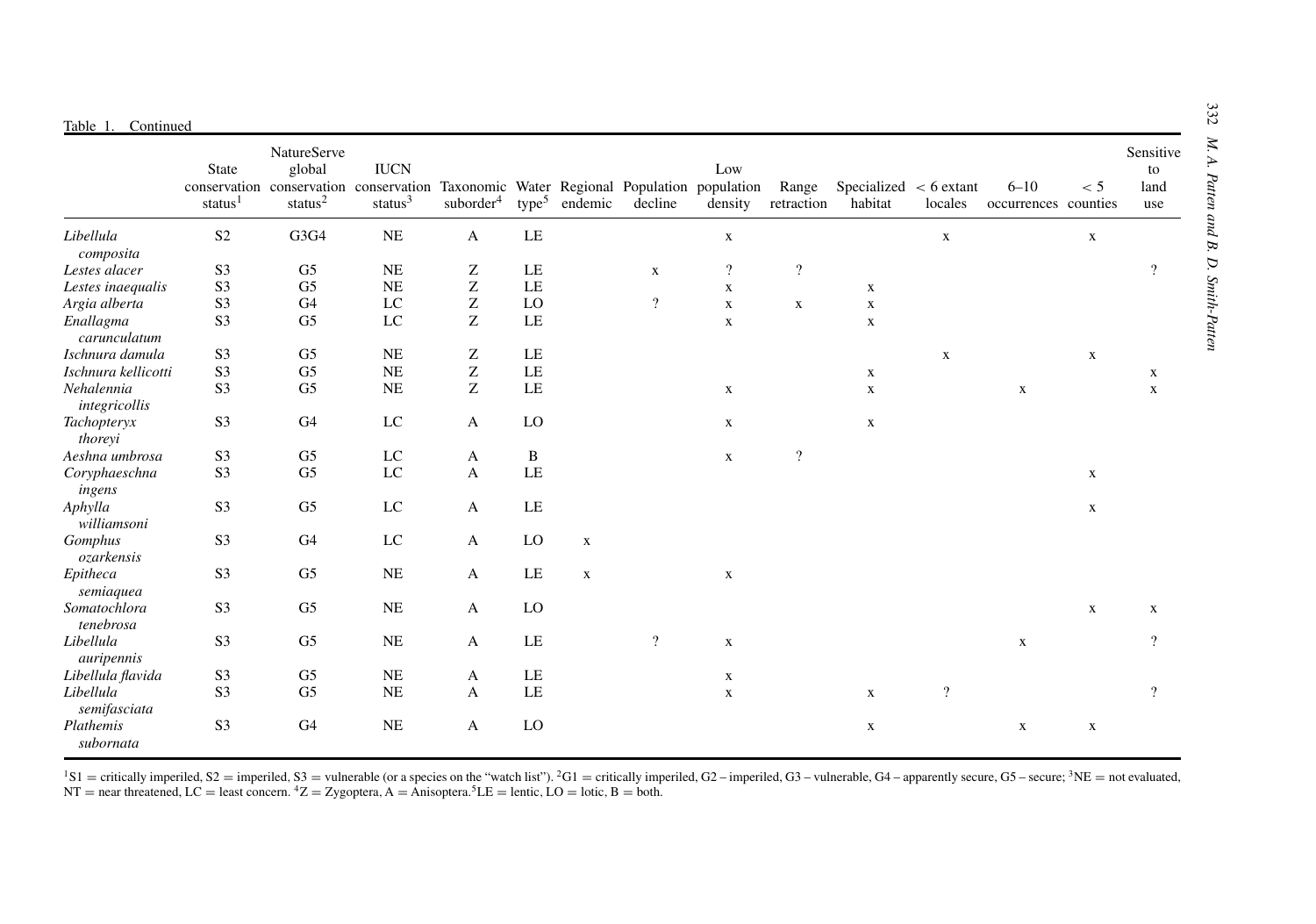- *Enallagma dubium* Root, 1924 Burgundy Bluet [Coenagrionidae]. As with *E. daeckii*, in June 2013 we discovered a small population at a new locale for the species, this one at Broken Bow, McCurtain County (SP 656; OC 400474). The population is at the lake in the city park, where removal of water lilies or other management (e.g. the application of pesticides to deter mosquitoes) could eradicate it.
- *Enallagma praevarum* (Hagen, 1861) Arroyo Bluet [Coenagrionidae]. Like *Argia lugens*, this bluet was confined to the Black Mesa region of the westernmost panhandle, but unlike that species it has not been recorded there since the early 1970s despite the recent drastic change in river flow (see *A. lugens* summary) and a series of intensive surveys for the species. A single male in 2003 in the Wichita Mts., Comanche County, in the southwestern corner of the state [\(Zuellig et al., 2006,](#page-23-0) CSU) was far from the species' known range and likely a vagrant.
- *Ischnura demorsa* (Hagen, 1861) Mexican Forktail [Coenagrionidae]. A lotic species found only along the western fringe of the state and in the panhandle. It was unrecorded in Oklahoma for some 35 years until we collected a  $\sigma$  (SP 361) and examined an immature andromorph ✙ in hand at the base of the panhandle, along Kiowa Creek, Beaver County, in June 2012. The only other recent records are for the western tip of the panhandle, as claims from the Wichita Mts. in the early 2000s (Zuellig et al., 2006) actually pertain to *I. hastata* (three  $\varphi$ CSU specimens examined by us). In light of the loss of lotic habitat in the core of the species' range in the state, coupled with low population densities and an apparent population decline (e.g. 51 specimens collected 1956–1973 versus 10 individuals recorded since), we fear that *I. demorsa* may soon disappear from Oklahoma.
- *Cordulegaster talaria* [Tennessen, 2004](#page-23-0) Ouachita Spiketail [Cordulegastridae]. This recently described species has been found in Oklahoma just once, in McCurtain County (the south-easternmost county in the state), in April 2011 [\(Heck, 2012\)](#page-22-0). We posit that the species is a sparse, early season (mid-April to late May) denizen of the Ouachita Mts. of McCurtain and Le Flore Counties. It is otherwise known only from adjacent parts of the Ouachita National Forest in Montgomery County, Arkansas, the type locality [\(Tennessen, 2004\)](#page-23-0).
- *Somatochlora ozarkensis* Bird, 1933 Ozark Emerald [Corduliidae]. [Bick \(2003\)](#page-21-0) included *S. ozarkensis* among a group of 27 species in the contiguous USA that would be classified as "at risk" by IUCN Red List standards. The current IUCN Red List considers the species to be "near threatened" [\(IUCN, 2012\)](#page-22-0). The species is endemic to a four-state region, where it is rated as S1 in two (Arkansas and Kansas) and S2 in the other (Missouri). It has not been formally evaluated in Oklahoma. Its range in Oklahoma is restricted to four counties, where it likely has one or perhaps two populations each, in the Ouachita–Ozark region along the eastern edge of the state, although a small population may occur in the Wichita Mts. in the southwestern part of the state (OC 313403, 328764; V. W. Fazio III, pers. comm.). Its restricted range in the state, presumed small population, and the lack of knowledge of its natural history [\(Paulson, 2009\)](#page-22-0) warrant its inclusion as an S1 species in Oklahoma.
- *Paltothemis lineatipes* Karsch, 1890 Red Rock Skimmer [Libellulidae]. This species is the only one recorded in Oklahoma that is perhaps "data deficient." On the basis of correspondence (at UMMZ) between Ralph D. Bird and Leonora K. Gloyd, this species was collected in Oklahoma sometime after [Bird \(1932\)](#page-21-0) was published and before late April 1933, but the specimen and associated details are otherwise unknown. It was collected twice in theArbuckle Mountains of south-central Oklahoma, in 1968 and 1976, but there are no records since of this specialist of arid, rocky stream courses. If any populations remain in the state, they must be small and isolated. This species has retracted its range elsewhere in the USA; for example, on the Pacific Coast it ranged north formerly into southern Oregon but no longer occurs there [\(Kerst & Gordon, 2011\)](#page-22-0).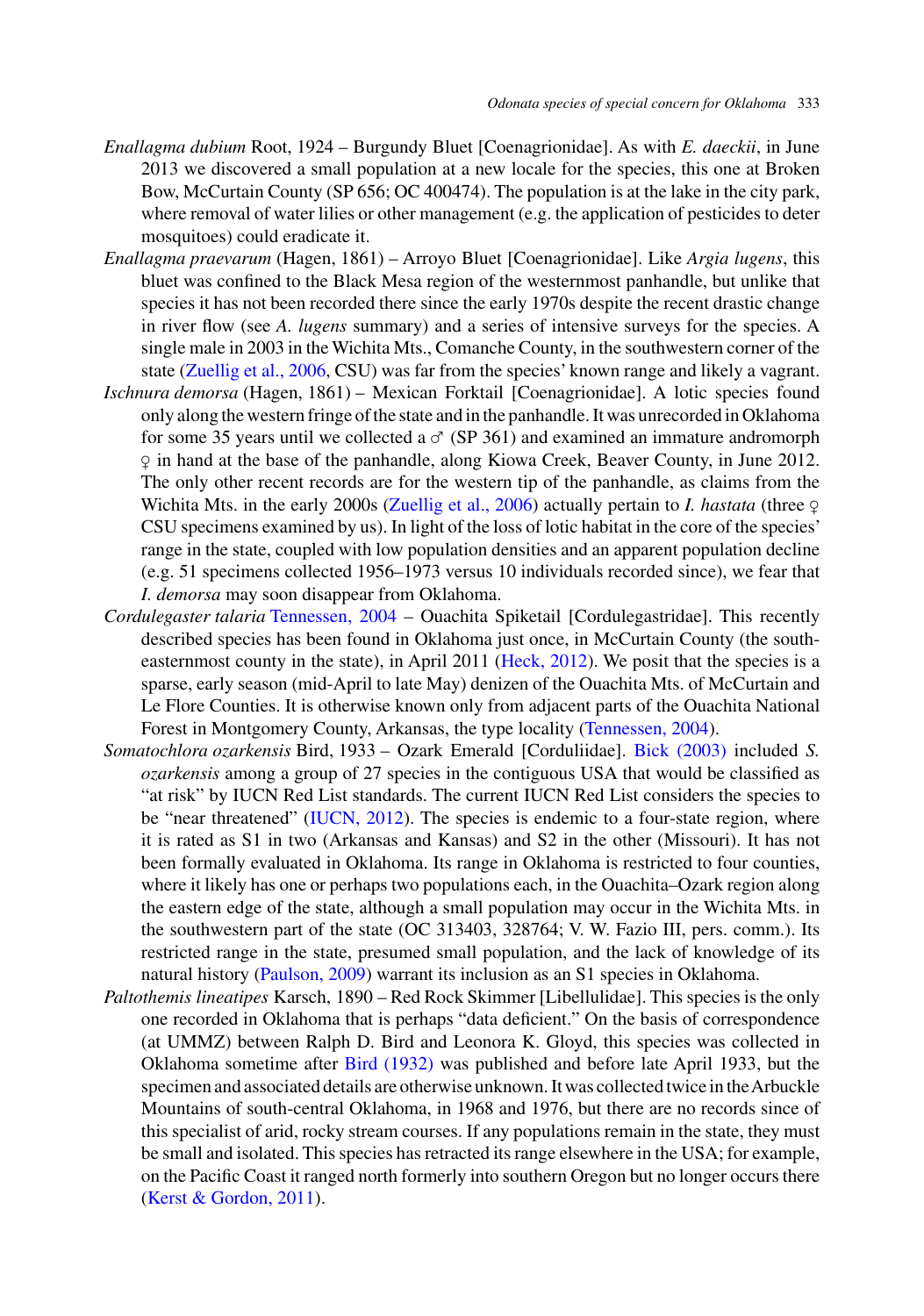### *S2 – imperiled*

- *Hetaerina titia* (Drury, 1773) Smoky Rubyspot [Calopterygidae]. This lotic species is far less common than its congener in the state (see *H. americana*, below, under S4), and it is encountered only sparingly. Despite being recorded in many counties across the southern half of the state, most (75%) of recent records are from just two locales, one in the northeast (Mohawk Park in Tulsa, Tulsa County) and one in the southwest (the Wichita Mts., Comanche County). Specimen records from the 1930s are numerous, but by the 1950s many fewer were collected, and in the past decade the sum of specimen and photographic records is fewer than 10, suggesting to us a drastic decline in population size.
- *Amphiagrion abbreviatum* (Selys, 1876) Western Red Damsel [Coenagrionidae]. At their extremes,*A. abbreviatum* and*A. saucium* (Eastern Red Damsel) and can be diagnosed readily [\(Paulson, 2009,](#page-22-0) 2011), but populations in the Great Plains and arid Southwest are intermediate in color and proportions [\(Abbott, 2005\)](#page-21-0). These intermediate populations may imply that named taxa are poles on a continuum and that the species ought to be lumped [\(Paulson,](#page-22-0) [2009,](#page-22-0) p. 132), although [Abbott \(2005,](#page-21-0) p. 55–56) noted that the late Leonora K. Gloyd had planned to name this mid-American population as a distinct species. If Gloyd's taxonomy is found to be valid, then this mid-American *Amphiagrion* species will have a relatively small geographic range and a spotty distribution within that range. For the moment, we follow [Bick](#page-21-0) [& Bick \(1957\),](#page-21-0) [Abbott \(2005\),](#page-21-0) and [Paulson \(2009\)](#page-22-0) in treating Oklahoma individuals as *A. abbreviatum* until specific taxonomy is resolved. On the basis of specimens collected prior to 1970, the geographic range of this inconspicuous damselfly has retracted westward and northward: although collected in central (Cleveland County) and southwestern (Comanche County) Oklahoma, in 1932, it has not been found since in either region. Indeed, the species was unknown from the state for over 40 years until Jason R. Heinen discovered it in 2012, at Drummond Flats Wildlife Management Area, Garfield County, in north-central Oklahoma, a new locale for the species. That same spring Heinen rediscovered the species in Alfalfa County and we added records for Beaver, Ellis, and Harper Counties. We added the species to southern Texas County, in the central panhandle, in late May 2013 (SP 593). Hence, the species appears to be restricted to northwestern Oklahoma and the eastern panhandle. It has been found primarily between 10 April and 3 June, with one seasonally outlying record of 27 August (SP 975), and only at springs or spring-like seeps with abundant *Eleocharis* (spike-rush) and always at low densities. Loss of springs and similar habitat has doubtless resulted in less habitat for the species and likely explains the range retraction. Continued depletion of groundwater in its range will impact this species further, so this species should be monitored closely, but given the possibility that it has been overlooked in some areas, we chose to be conservative in its ranking, leaving open the possibility that an upgrading of its status may become necessary.
- *Argia bipunctulata* (Hagen,1861) Seepage Dancer [Coenagrionidae]. This species has a wide range in the eastern third of the state, but its occurrence in that range is spotty, chiefly as a result of its specialized habitat of seeps, small springs, or shallow, narrow streams. Desiccation of the region may reduce habitat availability, and there is a strong possibility that the population has shrunk given the large number of historical specimens relative to the paucity of recent records. We chose to remain conservative on its ranking, acknowledging the possibility that it may need to be raised to S1 status.
- *Enallagma doubledayi* Selys, 1850 –Atlantic Bluet [Coenagrionidae]. We discovered this species in the state in autumn 2012, when we found up to 60 individuals at McGee Creek Wildlife Management Area, Atoka County, in early September [\(Patten and Smith-Patten, 2012\)](#page-22-0). All individuals were restricted to three small, clear-water pools embedded in a matrix of pine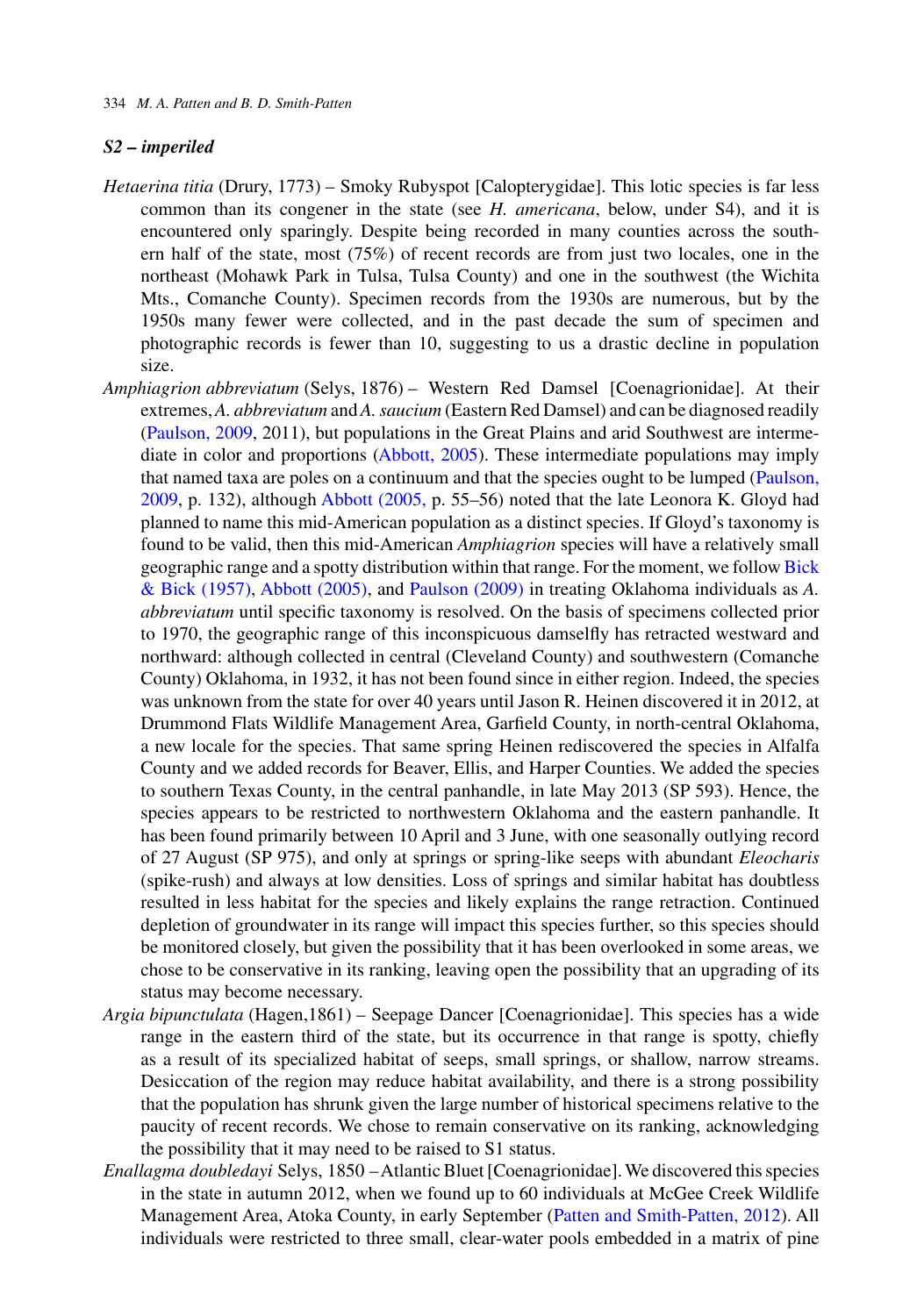forest. Soils were sandy and the pools themselves were likely acidic. The possibility that this population was the only one in the state was dispelled in spring 2013, when we discovered single males at ponds in pine forest of the Atoka Public Hunting Area, Atoka County (SP 544), 12 km to the north of McGee Creek, and at Pushmataha Wildlife Management Area, Pushmataha County (SP 690), 50 km to the northeast. We expect more populations to be found in the state. Even so, the species' habitat appears to be specialized and restricted.

- *Gomphus apomyius* Donnelly, 1966 Banner Clubtail [Gomphidae]. There are but two records, both recent (2010 and 2011; OC 318873, OC 327591), of this diminutive clubtail, yet both are from the same location along the Glover River northwest of Broken Bow, McCurtain County, and a teneral was documented there, implying the presence of a breeding population. One could argue that this species be treated as a vagrant – occurrence in Oklahoma is extralimital – but unlike other species with scant breeding records, this clubtail is likely to be underreported. Targeted surveys for it have not been conducted, unlike for *Telebasis byersi*, as one example, and unlike *T. byersi* habitat of the *G. apomyius* has not been unduly affected by the prolonged drought in the region. The short flight season (March–April; [Paulson, 2009\)](#page-22-0) may hinder discovery of additional populations of this generally uncommon species of shaded streams. Even so, we prefer to remain conservative in our assessment of the species' state ranking until more data can be obtained.
- *Gomphus hybridus* Williamson, 1902 Cocoa Clubtail [Gomphidae].This clubtail was confirmed to occur in Oklahoma only recently (2007; OC 281873). It has been recorded only in McCurtain County, the southeasternmost in the state, where, apart from a single record for Red Slough Wildlife Management Area, it is known only from the Little River National Wildlife Refuge. Yet this species prefers muddy water rivers, a fairly common habitat in southeastern Oklahoma, so we expect that it, as well as *G. lividus*, have been overlooked and will prove to be more common than data currently show, but likely will not be so common as to warrant downgrading.
- *Gomphus lividus* Selys, 1854 Ashy Clubtail [Gomphidae]. This clubtail was confirmed to occur in Oklahoma in 2010, when Berlin A. Heck photographed a  $\sigma$  southeast of Idabel, McCurtain County (OC 318729). The species remains known only from this single site, where there is a clear stream on hard, sandy soil. It occurs in early spring (mid-March to early May) and occasionally is fairly common (J. W. Arterburn, pers. comm.), but until additional sites are located in the state, the species' occurrence in Oklahoma is tenuous although likely does not warrant S1 status.
- *Cordulegaster maculata* Selys, 1854 Twin-spotted Spiketail [Cordulegastridae]. This spiketail is known from the same site in McCurtain County that has the only records of *Gomphus lividus*. Tandem pairs have been recorded (OC 327593) and double digit counts have been obtained (OC 374178). The flight season is short (late March to late April), and like *G. lividus*, records are from a clear stream on hard, sandy soil surrounded by hardwood forest, a rare habitat in Oklahoma. Nonetheless, we expect this species to be a bit more widespread than what we currently know of its range.
- *Helocordulia selysii* (Hagen, 1878) Selys's Sundragon [Corduliidae]. Remarkably, this species has been recorded in Oklahoma solely from the same site southeast of Idabel that supports the only known populations of *Gomphus lividus* and *Cordulegaster maculata*. The flight season is early and short, lasting only from mid-March to mid-April, but double digit counts have been achieved and tandem pairs observed (OC 374215). Given the likelihood of this species to be confused with some species of *Epitheca*, its status has probably been underestimated, although its population in the state is presumably low.
- *Neurocordulia molesta* (Walsh, 1863) Smoky Shadowdragon [Corduliidae]. This crepuscular species presents a conundrum in that its true status is masked by its inconspicuous habits.Yet unlike *N. xanthosoma* (see below, under S4), there are but a handful of records of *N. molesta*,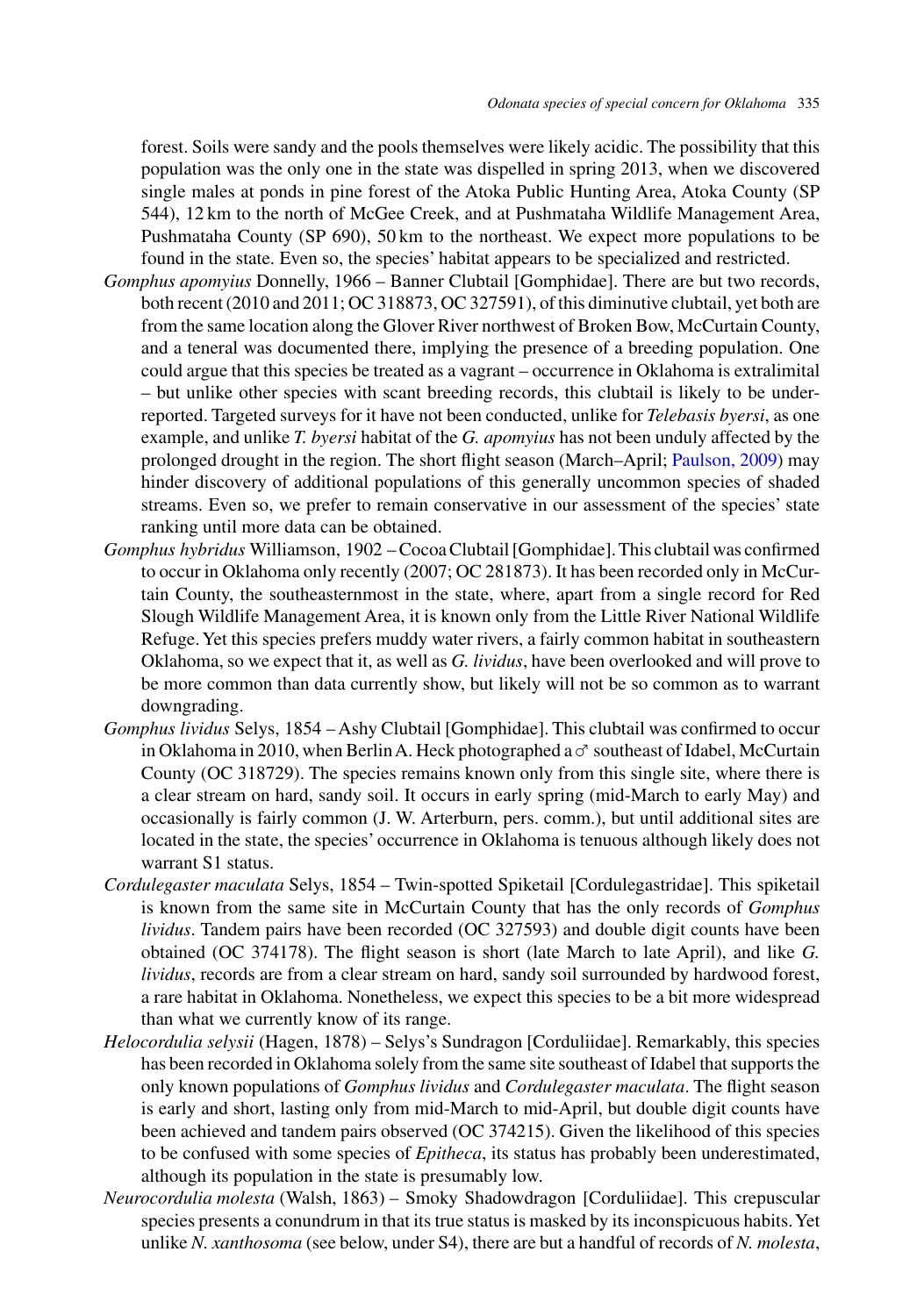### 336 *M. A. Patten and B. D. Smith-Patten*

although this handful includes a nymph and exuvia (i.e. breeding has been confirmed).Adults have been collected only twice, once each in northeastern (Tulsa; OSU) and southeastern (Choctaw; IORI) parts of the state. It may be that this species ranges across the eastern half of the state but at scattered sites and in low densities.

- *Brechmorhoga mendax* (Hagen, 1861) Pale-faced Clubskimmer [Libellulidae]. Outside of single records for the western panhandle and north-central Oklahoma, all of the relatively few records of this species are from the south-central part of the state, with the preponderance from the Wichita Mts. (e.g. [Zuellig et al., 2006\)](#page-23-0) and Arbuckle Ranges, the latter especially from Marshall County along the Red River, where George H. Bick used to work regularly (IORI specimens). The species was recorded much more regularly from the 1950s through the 1970s than it has been in the past decade (recorded only six times, all in the Wichita Mts.), and there are fewer than 10 records statewide in the past 25 years. This strong flier occurs along clear streams with moderate to fast flow and sandy or pebbly substrate, habitats that are scarce in south-central Oklahoma.
- *Celithemis verna* [Pritchard, 1935](#page-22-0) Double-ringed Pennant [Libellulidae]. This unobtrusive species of well-vegetated ponds is known only from six counties in southeastern Oklahoma, where the type specimen was collected [\(Pritchard, 1935\)](#page-22-0). It may tend toward crepuscular habits [\(Pritchard, 1935;](#page-22-0) [Abbott, 2005\)](#page-21-0), like *Enallagma vesperum* (see below, under S4), which if true could mask its actual status. Regardless, it is recorded infrequently, with only six occurrences (from Atoka, Haskell, McCurtain, and Pushmataha Counties) known to us over the past two decades.
- *Libellula composita* (Hagen, 1873) Bleached Skimmer [Libellulidae]. This species was added to the Oklahoma state list in 2011, when Victor W. Fazio III photographed a  $\sigma^*$  at Optima Dam, Texas County, in the central panhandle (OC 331112). We would have treated the species as a vagrant had we not discovered small population (four  $\sigma$  and a  $\varphi$ , the latter part of a tandem pair) along a spring-fed creek southeast of Sweetwater, Beckham County, in June 2012 (SP 276, OC 375611), a tandem pair together with a lone  $\sigma$  in similar habitat southwest of Arnett, Ellis County, in July 2013 (OC 401522, 401523), and a remarkable 18  $\sigma$ <sup>\*</sup> that same month at Optima Dam (SP 796). These discoveries suggest to us a small breeding population in western Oklahoma, one far removed from the nearest breeding populations (in central New Mexico and southwestern Texas). More surveys are needed to determine its actual status and distribution. As with other species in the short-grass prairie ecoregion, there is cause for concern for loss of habitat for this species as a result of desiccation.

# *S3 – vulnerable (watch list)*

- *Lestes alacer* Hagen, 1861 Plateau Spreadwing [Lestidae]. This species appears to have declined markedly given the high number of historical specimens relative to the many fewer recent records. Purely on this basis, it would appear that *L. alacer* has declined while *L. australis* (see below, under S4) has increased. Reasons for this change in relative abundance are unclear, but it may reflect a subtle change in habitat suitability that favors *L. australis* over *L. alacer*.
- *Lestes inaequalis* Walsh, 1862 Elegant Spreadwing [Lestidae]. This large spreadwing is found only in the southeastern corner of the state, where it has a fairly short flight season (mid-April through mid-July) and occurs only in heavily wooded and well-shaded habitats.
- *Argia alberta* Kennedy, 1918 Paiute Dancer [Coenagrionidae]. Like *Amphiagrion abbreviatum*, this species appears to be confined to spring and spring-like habitats (e.g. slow flowing streams with clear water) in the northwestern portion of Oklahoma, including the panhandle. Also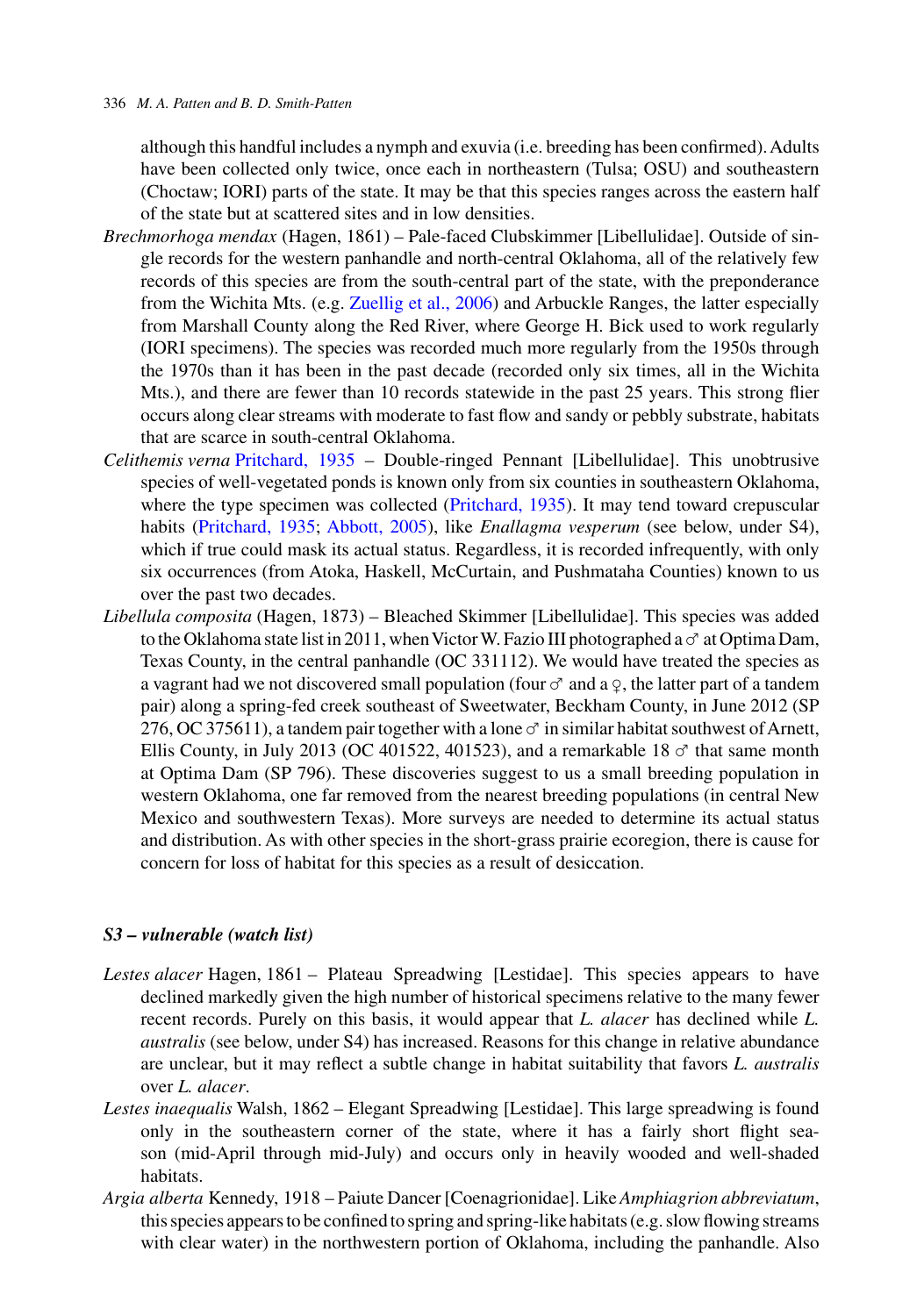like that species, *A. alberta* formerly occurred south and east to southwestern and southcentral Oklahoma, regions for which there are no recent records. We have found these two species to co-occur to a large extent, in that five of six locales at which we have encountered the *Amphiagrion* have had *A. alberta* and six of seven sites at which we have encountered *A. alberta* have had the *Amphiagrion*.Yet the *Argia* is an order of magnitude more numerous at some of these sites (e.g. Lake Evans Chambers in Beaver County and Schultz Wildlife Management Area in Texas County), even if is not common anywhere.

- *Enallagma carunculatum* Morse, 1895 Tule Bluet [Coenagrionidae]. The relatively few state records of this species are from the panhandle and the adjacent northwestern corner of the state, although there is a single anomalous record for north-central Oklahoma (Noble County; SP 443). In general the species is tied to portions of lakes or large ponds fringed with *Typha*. On the basis of historical records, it may be common in the western panhandle, although it may hybridize with *E. civile* in the state, a far more common and widespread species.
- *Ischnura damula* Calvert, 1902 Plains Forktail [Coenagrionidae]. Although this species occurs regularly in Oklahoma only in the western tip of the panhandle, where it may be locally common and can be found in a variety of habitats, from lake shores to vegetated streams to cattle tanks, it has been recorded east to Woodward and Washita Counties, but these records are likely of vagrants.
- *Ischnura kellicotti* Williamson, 1898 Lilypad Forktail [Coenagrionidae]. A highly specialized speci[es](#page-21-0) [tied](#page-21-0) [exclusively](#page-21-0) [to](#page-21-0) [large](#page-21-0) [water](#page-21-0) [lilies](#page-21-0) [of](#page-21-0) [the](#page-21-0) [genera](#page-21-0) *Nuphar* and *Nymphaea* (Abbott, 2005) and found only in the southeastern corner of the state, although there is an isolated population in central Oklahoma (at Kitchen Lake, Cleveland County; e.g. OC 7207). Landowners routinely clear their ponds of water lilies, which they consider to be a nuisance. Still, where this species does occur it is typically numerous (e.g. there are large numbers at Clayton Lake in Pushmataha County).
- *Nehalennia integricollis* Calvert, 1913 Southern Sprite [Coenagrionidae]. Until this diminutive damselfly was discovered at Clayton Lake, Pushmataha County, in the late 1990s [\(Beckemeyer, 1998\)](#page-21-0) and subsequently at Red Slough Wildlife Management Area, McCurtain County, in 2009 (OC 315026), it had been known solely from specimens A. Earl Pritchard collected near Antlers, Pushmataha County, in 1932 [\(Pritchard, 1935\)](#page-22-0). We have since discovered the species at three additional sites in the southeastern portion of the state (i.e. Schooler Lake in Choctaw County, McGee Creek Wildlife Management Area in Atoka County, and Pushmataha Wildlife Management Area in Pushmataha County). All records come from quiet, shallow, and clear water in forested areas that support substantial growth of aquatic vegetation. Removal of aquatic vegetation, a fairly common occurrence in Oklahoma, limits the extent of suitable habitat. We do not rank this species higher because we suspect it to be slightly more common and widespread than surveys to date have indicated, and all but one locale at which it occurs is protected state or federal land.
- *Tachopteryx thoreyi* (Hagen, 1858) ] Gray Petaltail [Petaluridae]. Although this large dragonfly has been recorded spottily across the eastern third of Oklahoma, it is uncommon and occurs in hardwood forests only around seeps, springs, and flooded bottomlands. Documented records are few.
- *Aeshna umbrosa* Walker, 1908 Shadow Darner [Aeshnidae]. The true status in Oklahoma of this species is unclear, chiefly because there are only about a dozen well-documented records. Yet these records are scattered across the state, from northeastern (Cherokee County; OU 1967) to south-central Oklahoma (Pontotoc County; OC 323194) and the western panhandle [\(Beckemeyer, 1995\)](#page-21-0).
- *Coryphaeschna ingens* (Rambur, 1842) Regal Darner [Aeshnidae]. The status in Oklahoma of this large darner is unclear. Since the first state record in summer 2008 (UTIC 24061,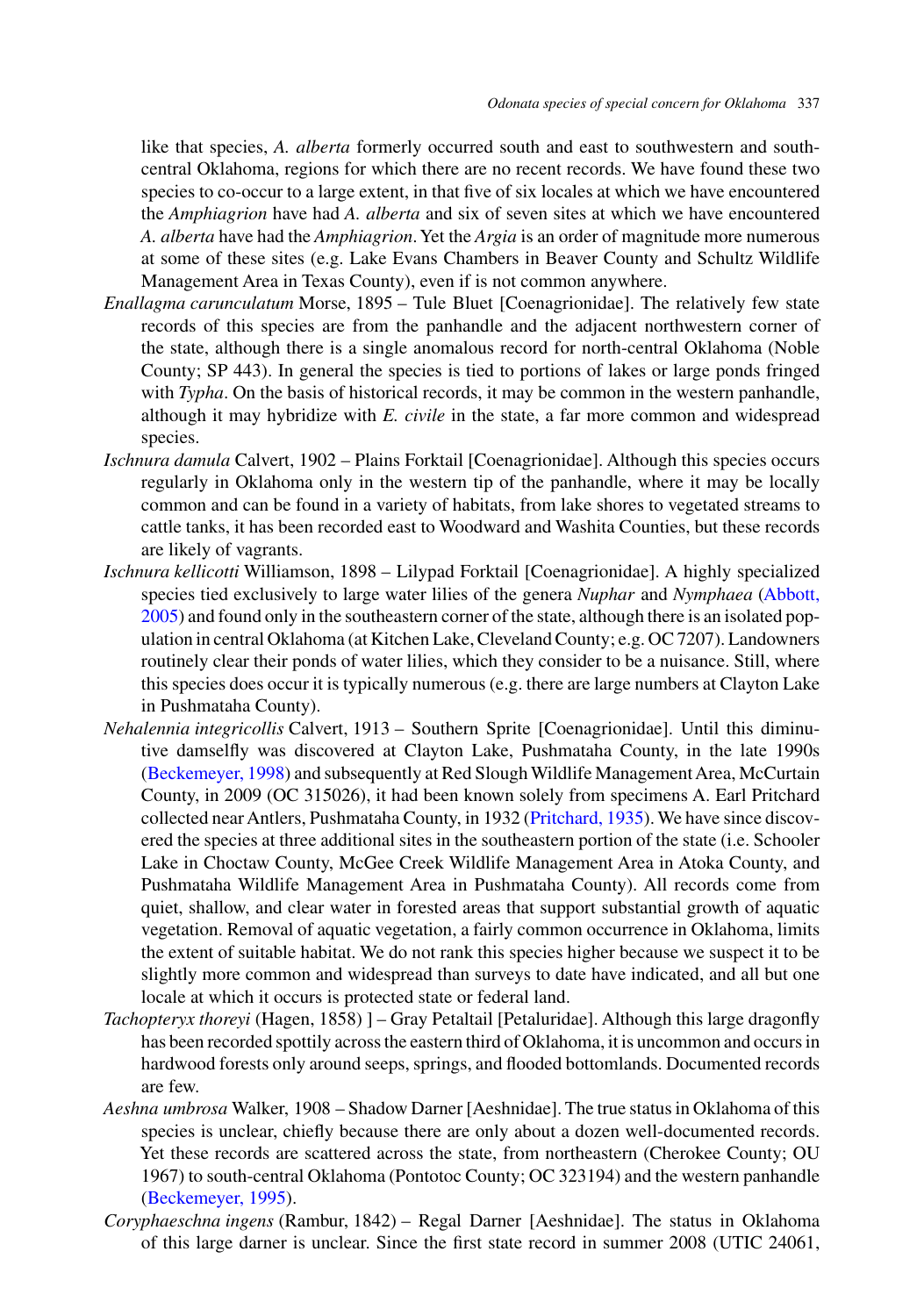OC282822), this species has been recorded over a dozen additional times, with all records to date from southern McCurtain County, in the southeastern corner of the state, from early May to the end of August. It is not known whether a small population has long existed in this region or if the species colonized recently.

- *Aphylla williamsoni* (Gloyd, 1936) Two-striped Forceptail [Gomphidae]. This species was discovered in the state in 2005 (UTIC 20789), at Red Slough Wildlife Management Area, McCurtain County. This same site has hosted all but one of the subsequent records, the exception being in neighboring Choctaw County in 2011 (OC 329467). Given this additional location, and the rather broad flight season now documented in the state (early June to mid-September), we posit a small population in the southeastern corner of Oklahoma.
- *Gomphus ozarkensis* Westfall, 1975 Ozark Clubtail [Gomphidae]. [Bick \(1983\)](#page-21-0) considered this species to be at risk, chiefly because of its small geographic range – it is largely confined to the Ozark Plateau and Ouachita highlands of southwestern Kansas, southeastern Missouri, eastern Oklahoma, and western Arkansas – but later he [\(Bick, 2003\)](#page-21-0) concluded that the species was too common to be considered on a national inventory of species of conservation concern. In our experience that species may be fairly common around rivers, streams, and even ponds in the Ouachita Mts. of McCurtain and Le Flore Counties, it has been recorded in seven counties in the eastern third of Oklahoma, and it has reached the Wichita Mts. [\(Zuellig](#page-23-0) [et al., 2006;](#page-23-0) CSU specimens).
- *Epitheca semiaquea* (Burmeister, 1839) Mantled Baskettail [Corduliidae]. Relative to the other three species of small baskettails that occur in Oklahoma regularly (see below, under S4), *E. semiaquea* is nowhere common in the state. It has been recorded west to central and southwestern Oklahoma, but most records are from the southeast, where it tends to be outnumbered greatly by *E. cynosura* and *E. costalis*.
- *Somatochlora tenebrosa* (Say, 1839) Clamp-tipped Emerald [Corduliidae]. In Oklahoma, this lotic emerald of forested habitats has been recorded only a few times and only in four counties on or near the Arkansas border. The flight season is short (late June to mid-August).
- *Libellula auripennis* Burmeister, 1839 Golden-winged Skimmer [Libellulidae]. This skimmer and the next two occur sparingly and at low densities in hardwood forests in the eastern half of the state, with *L. flavida* having an apparently slightly wider range (in that there are smatterings of more westerly records of vagrants).
- *Libellula flavida* Rambur, 1842 –Yellow-sided Skimmer [Libellulidae]. See *L. auripennis*, above. *Libellula semifasciata* Burmeister, 1839 – Painted Skimmer [Libellulidae]. See *L. auripennis*, above.
- *Plathemis subornata* Hagen, 1861 Desert Whitetail [Libellulidae]. In Oklahoma, this species is restricted to the shortgrass prairie biome in the panhandle and three adjacent counties at its base. We have found it solely in lotic habitat with clear water and abundant riparian vegetation, and at only one location (along Mexico Creek below Lake Evans Chambers, Beaver County) have we had more than a few individuals.

# *S4/S5 – apparently secure or secure (least concern)*

- *Calopteryx maculata* (Beauvois, 1805) Ebony Jewelwing [Calopterygidae]. Locally common along shaded rivers and streams, particularly in the eastern two-thirds of the state.
- *Hetaerina americana* (Fabricius, 1798) American Rubyspot [Calopterygidae]. Common to locally abundant along rivers and streams across the state.
- *Archilestes grandis* (Rambur, 1842) Great Spreadwing [Lestidae]. Rather uncommon but widespread.
- *Lestes australis* Walker, 1952 Southern Spreadwing [Lestidae]. Common and widespread.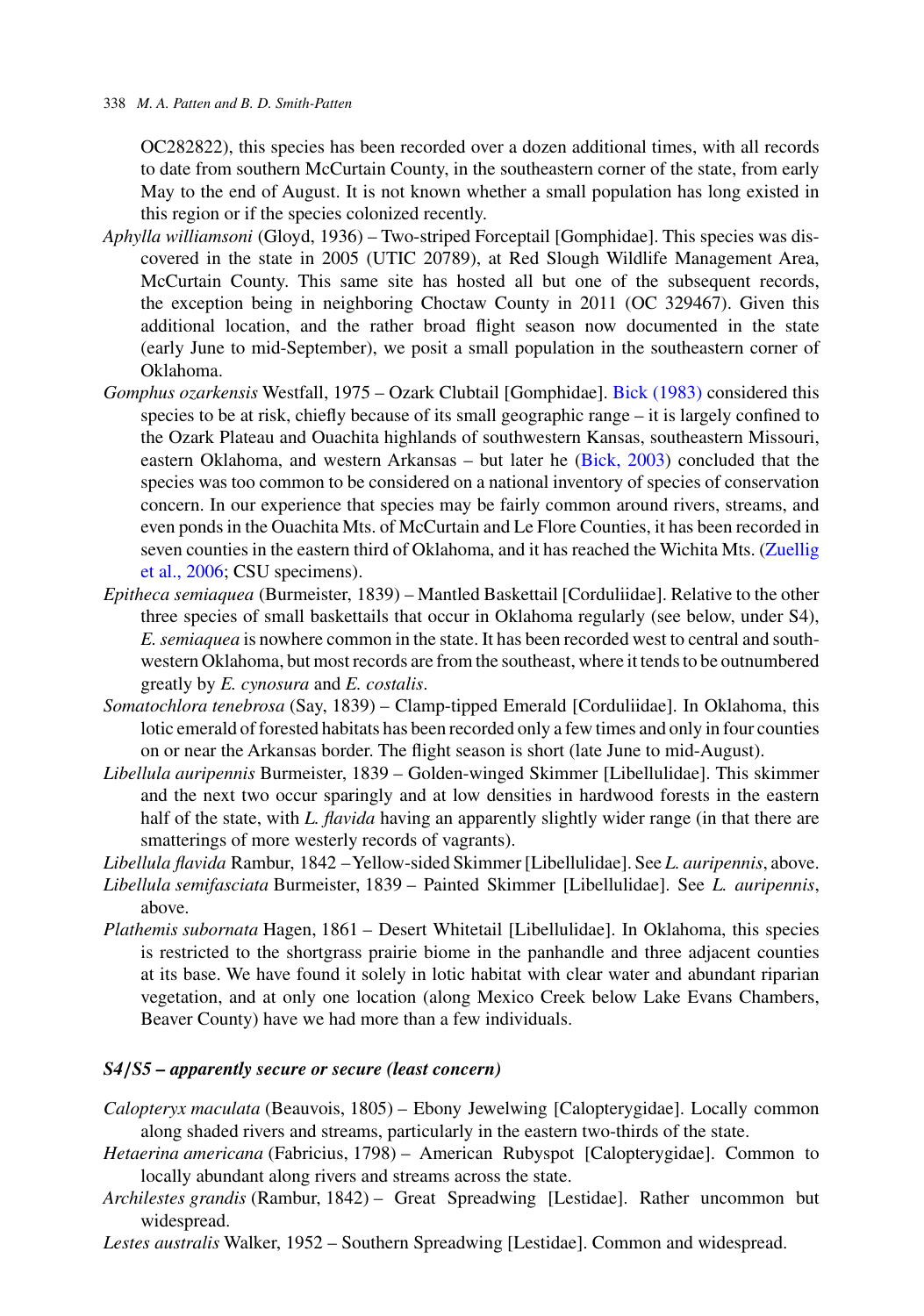- *Lestes eurinus* Say, 1839 Amber-winged Spreadwing [Lestidae]. Vagrant: one record, of a  $Q$  collected in June 2013 in Pushmataha County [\(Patten & Smith-Patten, 2013\)](#page-22-0).
- *Lestes forcipatus* Rambur, 1842 Sweetflag Spreadwing [Lestidae]. Vagrant: one record, of a  $\sigma$  collected in June 2013 in Le Flore County [\(Patten & Smith-Patten, 2013\)](#page-22-0).
- *Lestes rectangularis* Say, 1839 Slender Spreadwing [Lestidae]. Spottily distributed and generally uncommon, but locally fairly common (especially in north-central or northwestern Oklahoma).
- *Lestes sigma* Calvert, 1901 Chalky Spreadwing [Lestidae].Vagrant: one historical (1968) record from southern Oklahoma [\(Bick, 1978\)](#page-21-0) is the northernmost for the species and the only record north of the Red River [\(Abbott, 2005\)](#page-21-0).
- *Lestes unguiculatus* Hagen, 1861 Lyre-tipped Spreadwing [Lestidae]. Fairly common in the northwestern and north-central portions of the state, particularly in spring, with records south to the Red River in the southwest.
- *Lestes vigilax* Hagen, 1862 Swamp Spreadwing [Lestidae]. Rather local in the southeast but often fairly common where it occurs.
- *Argia apicalis* (Say, 1839) Blue-fronted Dancer [Coenagrionidae]. Abundant and widespread.
- *Argia fumipennis* (Burmeister, 1839) Variable Dancer [Coenagrionidae]. Fairly common (locally common), with a wide range.
- *Argia immunda* (Hagen, 1861) Kiowa Dancer [Coenagrionidae]. Rather uncommon (locally fairly common) along streams, but found across much of the state.
- *Argia leonorae* Garrison, 1994 Leonora's Dancer [Coenagrionidae]. Vagrant: a c<sup>y</sup> photographed in 2011 in Kiowa County (OC 333094) in the southwestern portion of the state was far out of the species' known range. Subsequent searches by us and by Victor W. Fazio III of this site and the region have yielded no other records. [Dunkle \(2004\)](#page-22-0) considered *A. leonorae* to be "threatened," but [Abbott \(2011\)](#page-21-0) considered the species to be "fairly common" and lists it as S4 for Texas. If a population of this species is found in Oklahoma then its conservation rank will need to be reconsidered.
- *Argia moesta* (Hagen, 1861) Powdered Dancer [Coenagrionidae]. Common to locally abundant and widespread.
- *Argia nahuana* Calvert, 1902 Aztec Dancer [Coenagrionidae]. A common lotic species.
- *Argia plana* Calvert, 1902 Springwater Dancer [Coenagrionidae]. A fairly common lotic species.
- *Argia sedula* (Hagen, 1861) Blue-ringed Dancer [Coenagrionidae]. A common species, chiefly lotic.
- *Argia tibialis* (Rambur, 1842) Blue-tipped Dancer [Coenagrionidae]. Like *A. immunda*, a rather uncommon species. Unlike that species, *A. tibialis* is found chiefly only in the eastern onehalf to one-third of the state, where it may be locally fairly common in clear streams with slow to moderate current.
- *Argia translata* Hagen, 1865 Dusky Dancer [Coenagrionidae]. This species has a range and status similar to that of *A. tibialis*, and the two species co-occur at many sites, but *A. translata* is a bit more widespread and common in the state (and certainly so globally).
- *Enallagma aspersum* (Hagen, 1861) Azure Bluet [Coenagrionidae]. Generally uncommon but reasonably widespread across eastern and south-central Oklahoma.
- *Enallagma basidens* Calvert, 1902 Double-striped Bluet [Coenagrionidae]. Common to abundant and widespread.
- *Enallagma civile* (Hagen, 1861) Familiar Bluet [Coenagrionidae].An abundant and widespread generalist.
- *Enallagma divagans* Selys, 1876 Turquoise Bluet [Coenagrionidae]. An uncommon to locally fairly common species along the eastern edge of the state but with scattered records west to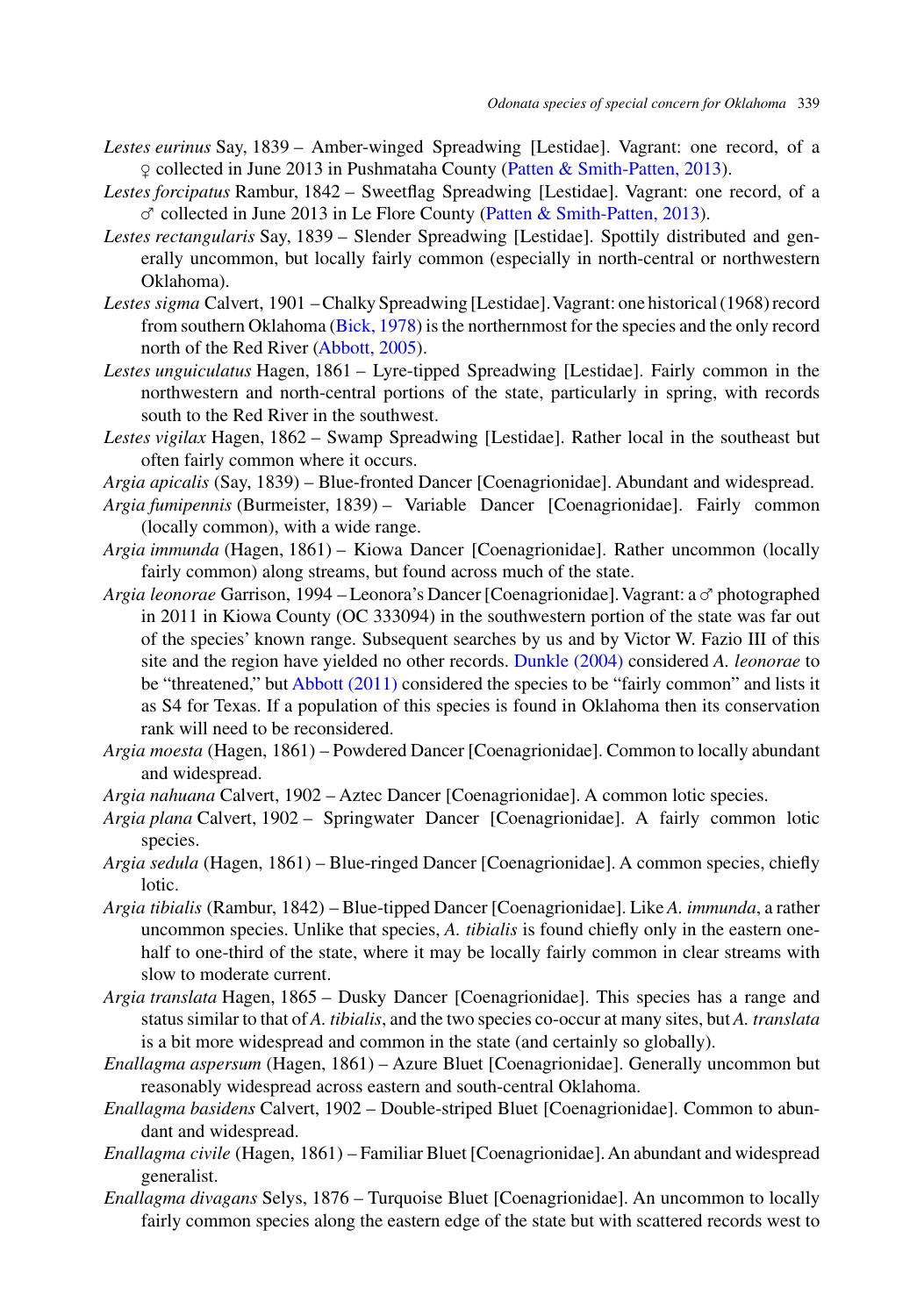central Oklahoma (e.g., Seminole County; SP 557) and the Wichita Mts., Comanche County [\(Zuellig et al., 2006\)](#page-23-0).

- *Enallagma exsulans* (Hagen, 1861) Stream Bluet [Coenagrionidae]. Common along slowflowing streams and, to an extent, along shaded coves of lakes, in central and eastern Oklahoma.
- *Enallagma geminatum* Kellicott, 1895 Skimming Bluet [Coenagrionidae]. Uncommon to fairly common in eastern Oklahoma.
- *Enallagma signatum* (Hagen, 1861) Orange Bluet [Coenagrionidae]. Fairly common to locally common and widespread; likely has expanded its range in the state.
- *Enallagma traviatum* Selys, 1876 Slender Bluet [Coenagrionidae]. Common (locally abundant) in the eastern third of the state.
- *Enallagma vesperum* Calvert, 1919 Vesper Bluet [Coenagrionidae]. This semi-crepuscular species is recorded only sparingly in the state, and it was long known only from the three counties in the southeastern corner and from single sites in the southwest (the Wichita Mts., Comanche County) and northeast (Tulsa, Tulsa County). Records have since been documented for an additional county in the southeast, three counties in east-central Oklahoma as well as two from central Oklahoma, suggesting that the species' range in the state is larger than thought previously. Its crepuscular habits likely mask its true status.
- *Ischnura barberi* Currie, 1903 Desert Forktail [Coenagrionidae]. Although this forktail specialized to areas with alkaline or saline soils and associated vegetation, where it does occur it may be numerous (i.e. counts in the hundreds or thousands) and occupies habitats that range from pools to canals and from springs to the shores of small lakes. Habitat specialization renders spotty the species' distribution in Oklahoma, with most occurrences in the extreme southwest and in the northwest and records west to the central panhandle.
- *Ischnura denticollis* (Burmeister, 1839) Black-fronted Forktail [Coenagrionidae]. Like *Amphiagrion abbreviatum* and*Argia alberta*, this tiny species occurs around springs and spring-like settings carpeted with *Eleocharis*. We have not recorded either of the first two species in the state at a site that did not also have this forktail, but we have recorded the forktail at many locales that had neither of these other two species. The ranges of all three species have retracted westward. In the case of *I. denticollis*, apparently it occurs no longer in central Oklahoma, where it was collected in the 1930s. Even so, it can be locally abundant, with triple digit counts had easily.
- *Ischnura hastata* (Say, 1839) Citrine Forktail [Coenagrionidae]. Fairly common and widespread.
- *Ischnura perparva* McLachlan, 1876 Western Forktail [Coenagrionidae]. A putative vagrant, although the status of this species in Oklahoma is unclear. The species was unknown from the state until it was reported at Ft. Sill Military Reserve in the Wichita Mts., Comanche County [\(Zuellig et al., 2006\)](#page-23-0), but even then the record was discounted (e.g. see map in [Paulson, 2009\)](#page-22-0) until we located and examined a  $\sigma$  (CSU) collected there in 2003 (OC 381755). We have since collected a  $\sigma$  at the western edge of the panhandle, just east of the New Mexico state line, in May 2013 (SP 584). Had these been the only two records, we would conclude comfortably that the species was a mere vagrant to Oklahoma, yet [Zuellig](#page-23-0) [et al. \(2006\)](#page-23-0) reported the species at three separate locations in restricted areas on the Ft. Sill, and the western edge of the panhandle is near to the species' known geographic range. Hence, it may be that small numbers exist in the state, but until a population is documented we consider it to be a vagrant.
- *Ischnura posita* (Hagen, 1861) Fragile Forktail [Coenagrionidae]. Common (locally abundant) and widespread, although absent from the westernmost panhandle and generally more common farther east.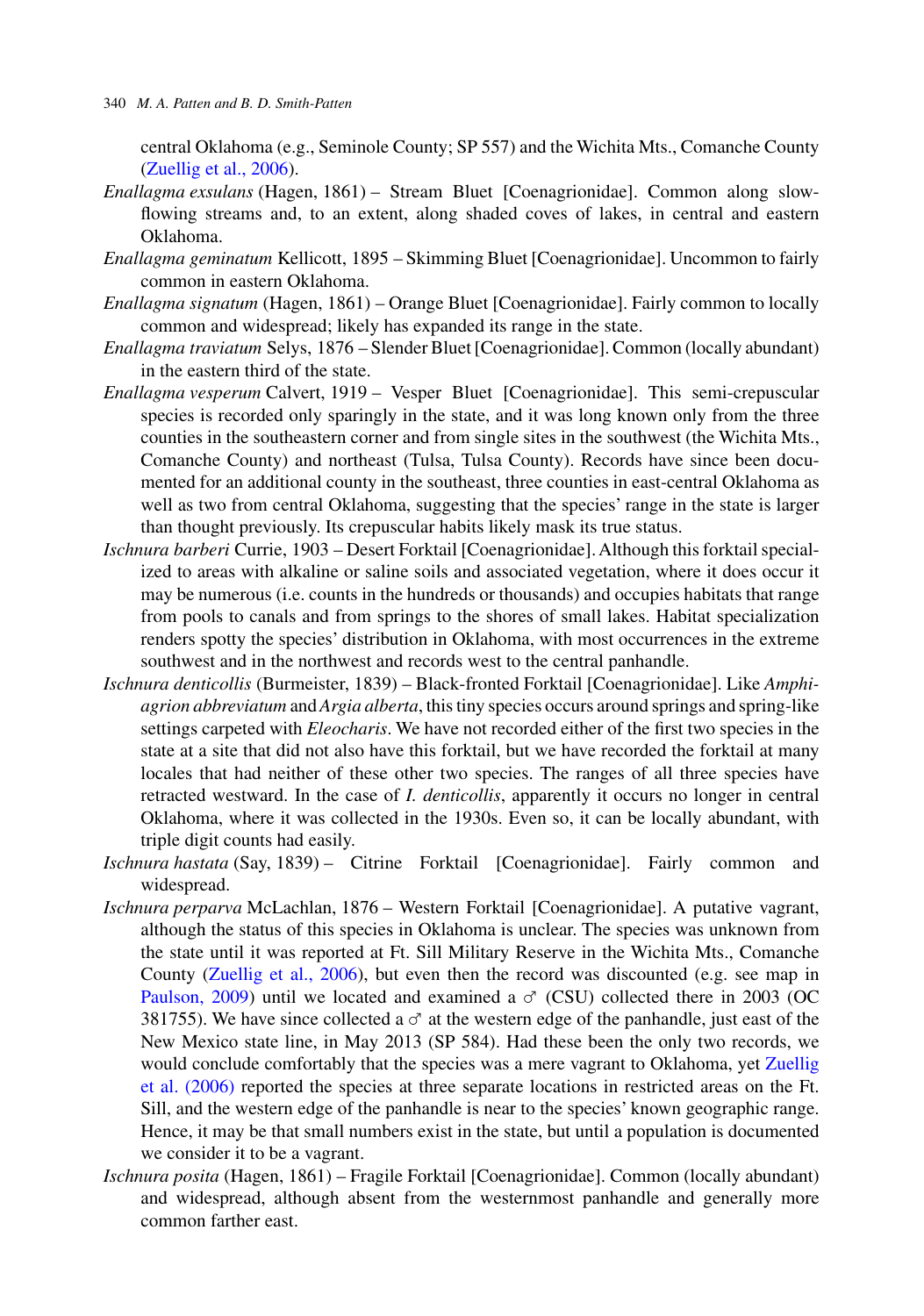- *Ischnura ramburii* (Selys, 1850) Rambur's Forktail [Coenagrionidae]. Locally common across the southern half of Oklahoma, with records north to north-central and northeastern parts of the state.
- *Ischnura verticalis* (Say, 1839) Eastern Forktail [Coenagrionidae]. Common to locally abundant, especially in the western half of the state, and widespread, although absent from the southeastern corner (the Gulf slope).
- *Telebasis byersi* Westfall, 1957 Duckweed Firetail [Coenagrionidae].Vagrant: three individuals, but including a tandem pair, were at Red Slough Wildlife Management Area, McCurtain County, in 2010 (JCA, OC 320802), and a single  $\sigma$  was there in 2011 (D. Arbour, pers. comm.). The species has not been reported since, despite considerable search effort, although the presence of the pair hints at the possibility of a small population in southeastern-most Oklahoma. If so, then a category of S1 or S2 would be more appropriate.
- *Telebasis salva* (Hagen, 1861) Desert Firetail [Coenagrionidae]. Fairly common in western and central Oklahoma.
- *Aeshna constricta* Say, 1839 Lance-tipped Darner [Aeshnidae]. Vagrant: one photographed at Tulsa in 2004 (OC 334055) represents the sole record for Oklahoma.
- *Anax junius* (Drury, 1773) Common Green Darner [Aeshnidae]. Abundant and widespread. Many migrate through the state.
- *Anax longipes* Hagen, 1861 Comet Darner [Aeshnidae]. This species occurrence in the state is cu[rious:](#page-21-0) [unlike](#page-21-0) [in](#page-21-0) [Texas,](#page-21-0) [where](#page-21-0) [the](#page-21-0) [flight](#page-21-0) [season](#page-21-0) [is](#page-21-0) [long](#page-21-0) [and](#page-21-0) [habitat](#page-21-0) [use](#page-21-0) [broad](#page-21-0) [\(A](#page-21-0)bbott, 2005), *A. longipes* is found in Oklahoma only from the tail end of May through June, with a few records later (e.g. [Ries & Cruden, 1966\)](#page-22-0), and generally only at small lakes or ponds with ample shoreline vegetation in the hilly eastern third of the state. Even so, in our experience the species can be found readily at the proper season in the proper habitat (e.g. we have added this species to seven county lists in the past three years), and on the basis of the relative paucity of historical records it may be that the species is on the increase in Oklahoma.
- *Basiaeschna janata* (Say, 1839) Springtime Darner [Aeshnidae]. As its English names implies, this species' occurrence is confined to the spring (mid-March to late May), when it may be locally common or fairly common at lakes, ponds, and slow-flowing streams.
- *Boyeria vinosa* (Say, 1839) Fawn Darner [Aeshnidae]. This uncommon to locally fairly common lotic species has been recorded spottily across the eastern half of Oklahoma, with a few records west to the southwestern and west-central regions of the state.
- *Epiaeschna heros* (Fabricius, 1798) Swamp Darner [Aeshnidae].An uncommon to locally fairly common species of the southeastern quadrant of the state, with a few records for the northwest.
- *Gomphaeschna furcillata* (Say, 1839) Harlequin Darner [Aeshnidae]. Likely a vagrant: documented in the state a mere three times, all from April at three different sites in McCurtain County. One record involved a tandem pair (OC 281940), suggesting that a small population may occur in southeastern-most Oklahoma, but all records were from 2008 and 2009, with none recorded since despite considerable survey effort.
- *Gynacantha nervosa* Rambur, 1842 Twilight Darner [Aeshnidae]. Vagrant: a single historical record, unlikely to be repeated, of a  $\sigma$  collected in 1935 in Le Flore County [\(Kormondy,](#page-22-0) [1960\)](#page-22-0).
- *Nasiaeschna pentacantha* (Rambur, 1842) Cyrano Darner [Aeshnidae]. Uncommon to fairly common and widespread, although absent from westernmost Oklahoma.
- *Rhionaeschna multicolor* (Hagen, 1861) Blue-eyed Darner [Aeshnidae]. Common to locally abundant in the panhandle, with records extending east to central Oklahoma, particularly in September and October, when it appears to wander.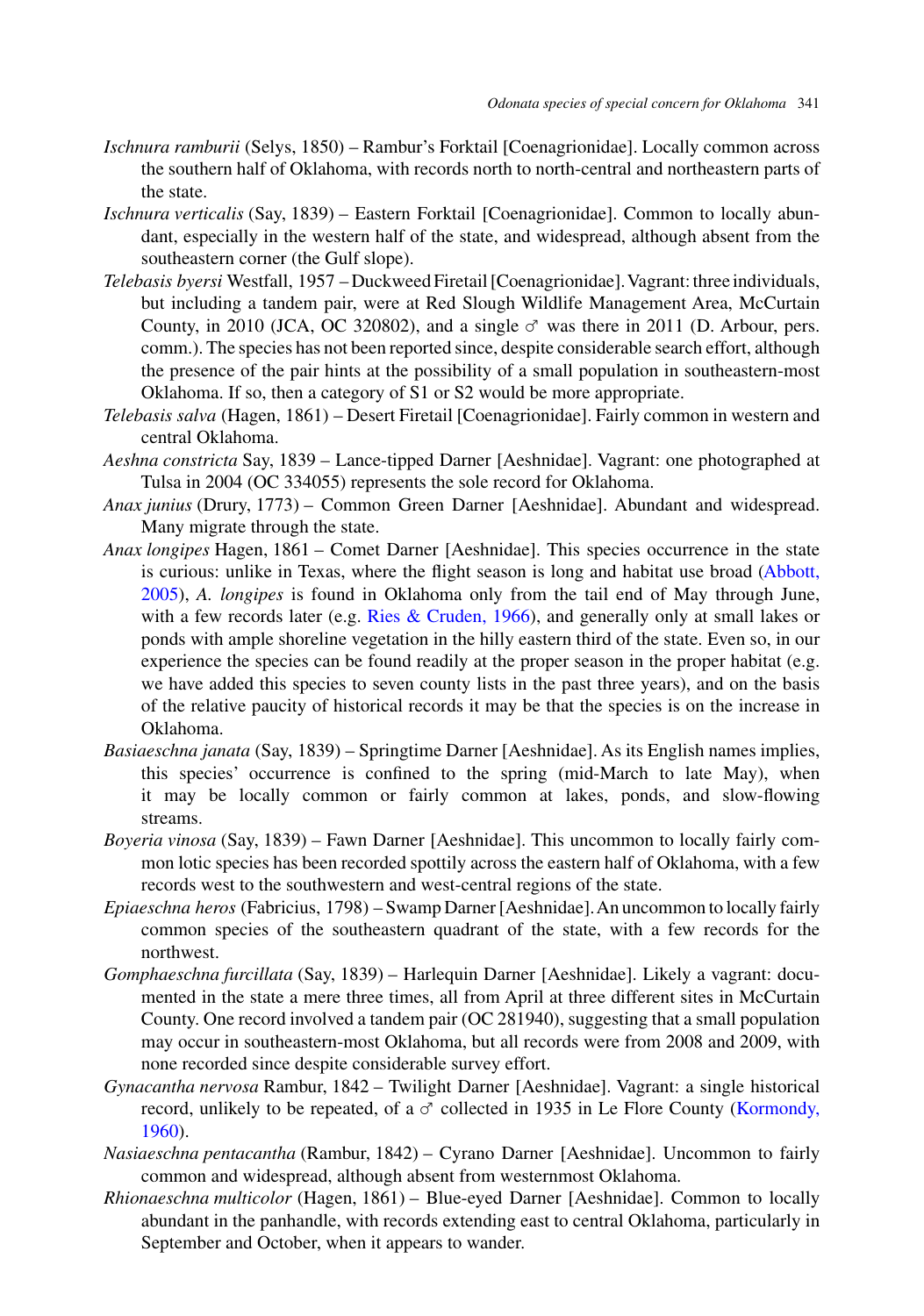### 342 *M. A. Patten and B. D. Smith-Patten*

- *Arigomphus lentulus* (Needham, 1902) Stillwater Clubtail [Gomphidae]. Generally uncommon but occasionally fairly common in the southeastern half of the state (i.e. south of a diagonal from northeast to southwest).
- *Arigomphus maxwelli* (Ferguson, 1950) Bayou Clubtail [Gomphidae]. Vagrant: a tandem pair examined and photographed in hand in McCurtain County in 2002 (OC 6584) remains the sole record for the state.
- *Arigomphus submedianus* (Williamson, 1914) Jade Clubtail [Gomphidae]. Uncommon to occasionally fairly common in the eastern two-thirds of the state. This species is generally more common and widespread than its congener above.
- *Dromogomphus spinosus* Selys, 1854 Black-shouldered Spinyleg [Gomphidae]. Uncommon to locally fairly common in the eastern half of the state, with scattered records farther west, especially in the Wichita Mts., Comanche County.
- *Dromogomphus spoliatus* (Hagen, 1858) Flag-tailed Spinyleg [Gomphidae]. Fairly common and widespread.
- *Erpetogomphus designatus* Hagen, 1858 Eastern Ringtail [Gomphidae]. A lotic species, generally at clear, fast-flowing streams with exposed rocks, mudflats, or sandbars, that may be common or even abundant in parts of western Oklahoma. Records extend east to counties that border Arkansas, although the species is largely unrecorded in the cross timbers region.
- *Gomphus externus* Hagen, 1858 Plains Clubtail [Gomphidae]. Behind *G. militaris*, the most widespread *Gomphus* species in Oklahoma.
- *Gomphus graslinellus* Walsh, 1862 Pronghorn Clubtail [Gomphidae]. Fairly common in the eastern third of the state.
- *Gomphus militaris* Hagen, 1858 Sulphur-tipped Clubtail [Gomphidae]. The most numerous (it may be common to abundant in the western parts of the state) and widespread species in the family Gomphidae to occur in Oklahoma.
- *Gomphus oklahomensis* [Pritchard, 1935](#page-22-0) Oklahoma Clubtail [Gomphidae]. The Oklahoma Department of Wildlife Conservation classified this species at a Tier II "species of greatest conservation need," chiefly, it seems, on account of its rather small global range. It occurs in a mere four states, but there it ranges from the Gulf coast of eastern Texas and western Louisiana north through central Arkansas and eastern Oklahoma. We have found this species to be locally fairly common in the east-central and southeastern parts of the state in spring (mid-April through May).
- *Gomphus vastus* Walsh, 1862 Cobra Clubtail [Gomphidae]. This lotic species is uncommon but fairly widespread, if spotty, across eastern Oklahoma.
- *Hagenius brevistylus* Selys, 1854 Dragonhunter [Gomphidae]. Not surprisingly for a huge species and top predator, among odonates, this species tends to be uncommon, although it ranges fairly widely across the eastern half of the state, particularly in the south, and there are scattered records in the southwest.
- *Phyllogomphoides stigmatus* (Say, 1839) Four-striped Leaftail [Gomphidae]. Uncommon (locally fairly common in the Wichita Mts.) in the southwestern quadrant of the state, with scattered records to northwestern and to central and east-central Oklahoma.
- *Progomphus obscurus* (Rambur, 1842) Common Sanddragon [Gomphidae]. A fairly common to locally common (especially in western Oklahoma) lotic species recorded across the western, central, and southeastern regions of the state.
- *Stylogomphus sigmastylus* Cook and Laudermilk, 2004 Interior Least Clubtail [Gomphidae]. Even though this species has a specialized habitat – it requires shallow, rocky, fast-flowing streams with clear water – it occurs throughout the Ozark Plateau and Ouachita Mts. along the eastern edge of Oklahoma, where it is fairly common in the proper habitat.
- *Stylurus intricatus* (Hagen, 1858) Brimstone Clubtail [Gomphidae]. Vagrant: one historical record, of a single 1932 fluid specimen (OMNH 2413) that apparently was unknown to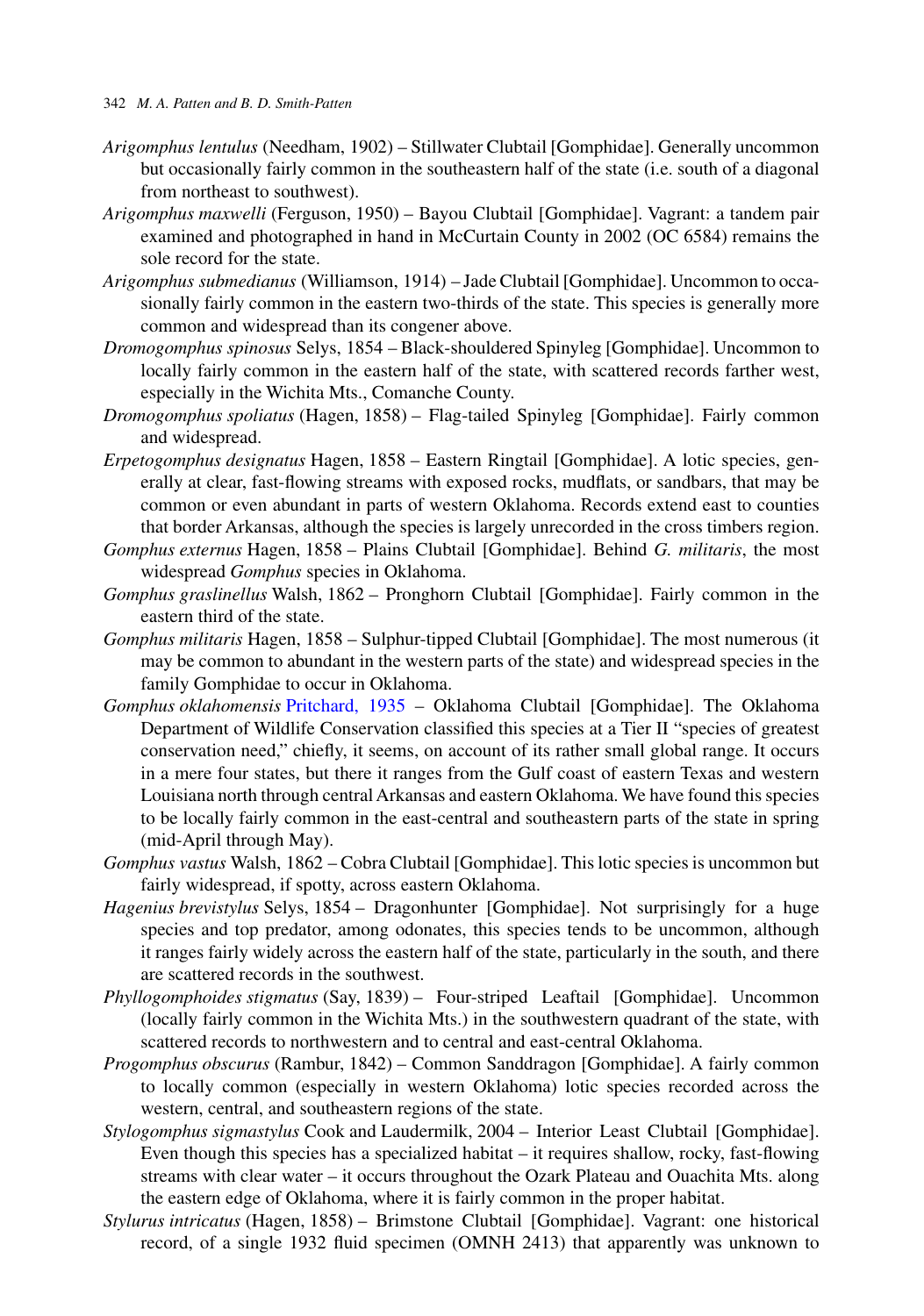both Ralph D. [Bird \(1932\)](#page-21-0) and George H. Bick [\(Bick & Bick, 1957;](#page-21-0) [Bick, 1991\)](#page-21-0), the state's two chief odonatologists of earlier eras, and all subsequent researchers (e.g. [Abbott, 2005;](#page-21-0) [Paulson, 2009\)](#page-22-0) until we came across it in 2011 [\(Smith-Patten & Patten, 2012\)](#page-22-0).

- *Stylurus plagiatus* (Selys, 1854) Russet-tipped Clubtail [Gomphidae]. A locally common species of late summer and autumn, with a preponderance of records for the cross-timbers region of central Oklahoma.
- *Cordulegaster obliqua* (Say, 1839) Arrowhead Spiketail [Cordulegastridae]. Generally uncommon (although locally fairly common) but distributed across the eastern half of the state, with a few records for the southwest (e.g. [Zuellig et al., 2006\)](#page-23-0).
- *Didymops transversa* (Say, 1839) Stream Cruiser [Macromiidae]. This early season species it flies from mid-March through late May – typically is fairly common at lake shores and along rivers and streams with a slow current.
- *Macromia illinoiensis* Walsh, 1862 Swift River Cruiser [Macromiidae]. Uncommon to locally fairly common and recorded across the eastern two-thirds of the state.
- *Macromia pacifica* Hagen, 1861 Gilded River Cruiser [Macromiidae]. Generally less common than *M. illinoiensis*, but recorded across the southern half of the state.
- *Macromia taeniolata* Rambur, 1842 Royal River Cruiser [Macromiidae]. In Oklahoma this is the scarcest of the three *Macromia* species, but it has been recorded across the southern tier of counties along the eastern half of the state and in scattered counties in the northeast.
- *Epitheca costalis* (Selys, 1871) Slender Baskettail [Corduliidae]. Species limits of the small baskettails on the Great Plains are open to debate. Two species, *E. costalis* of the Southeast and *E. petechialis* of the Southwest, may be conspecific [\(Needham, Westall, & May, 2000,](#page-22-0) p. 584). Phenotypic intermediates are common and the taxa are known to hybridize (T. W. Donnelly, pers. comm.). This statement holds, too, for *E. costalis* and *E. cynosura* of eastern North America. Taxonomic uncertainty and identification difficulties has rendered difficult the determination of the status and distribution of these taxa in Oklahoma, although it appears that *E. cynosura* occurs chiefly in the eastern two-thirds of the state, *E. costalis* in the eastern half, and *E. petechialis* in the western third and the panhandle. All three fly only in early spring (mid-March to early June), and all three can be locally common or even abundant. On the basis of specimens (IORI, JCA, SP), *E. costalis* may be the most common small baskettail in the eastern half of the state, although at some locales *E. cynosura* outnumbers it, sometimes considerably (e.g. see [Smith-Patten et al., 2007\)](#page-22-0).
- *Epitheca cynosura* (Say, 1839) Common Baskettail [Corduliidae]. See *E. costalis*, above. Although the geographic ranges of *E. cynosura* and *E. costalis* overlap broadly in Oklahoma, *E. cynosura* extends farther west, where it overlaps, to an extent, with *E. petechialis* (below).
- *Epitheca petechialis* (Muttkowski, 1911) Dot-winged Baskettail [Corduliidae]. See *E. costalis*, above. A common species of the panhandle and western third of the state, with scattered records east to, at least, central Oklahoma.
- *Epitheca princeps* Hagen, 1861 Prince Baskettail [Corduliidae]. A fairly common and conspicuous species of lakes, large ponds, and rivers with slow to moderate current; absent only from the panhandle.
- *Epitheca spinosa* (Hagen, 1878) Robust Baskettail [Corduliidae].Vagrant: one historical record, of a  $\sigma$  collected in 1931 in Latimer County (OMNH 334; [Bick & Bick, 1957;](#page-21-0) [Abbott, 2005\)](#page-21-0).
- *Helocordulia uhleri* (Selys, 1871) Uhler's Sundragon [Corduliidae]. Vagrant: one historical record, of a  $\sigma$  collected in 1956 in McCurtain County [\(Bick & Bick, 1957;](#page-21-0) IORI).
- *Neurocordulia virginiensis* Davis, 1927 Cinnamon Shadowdragon [Corduliidae]. Vagrant: one historical record, of a  $\sigma$  apparently collected in 1934 in McCurtain County [\(Byers, 1937\)](#page-21-0).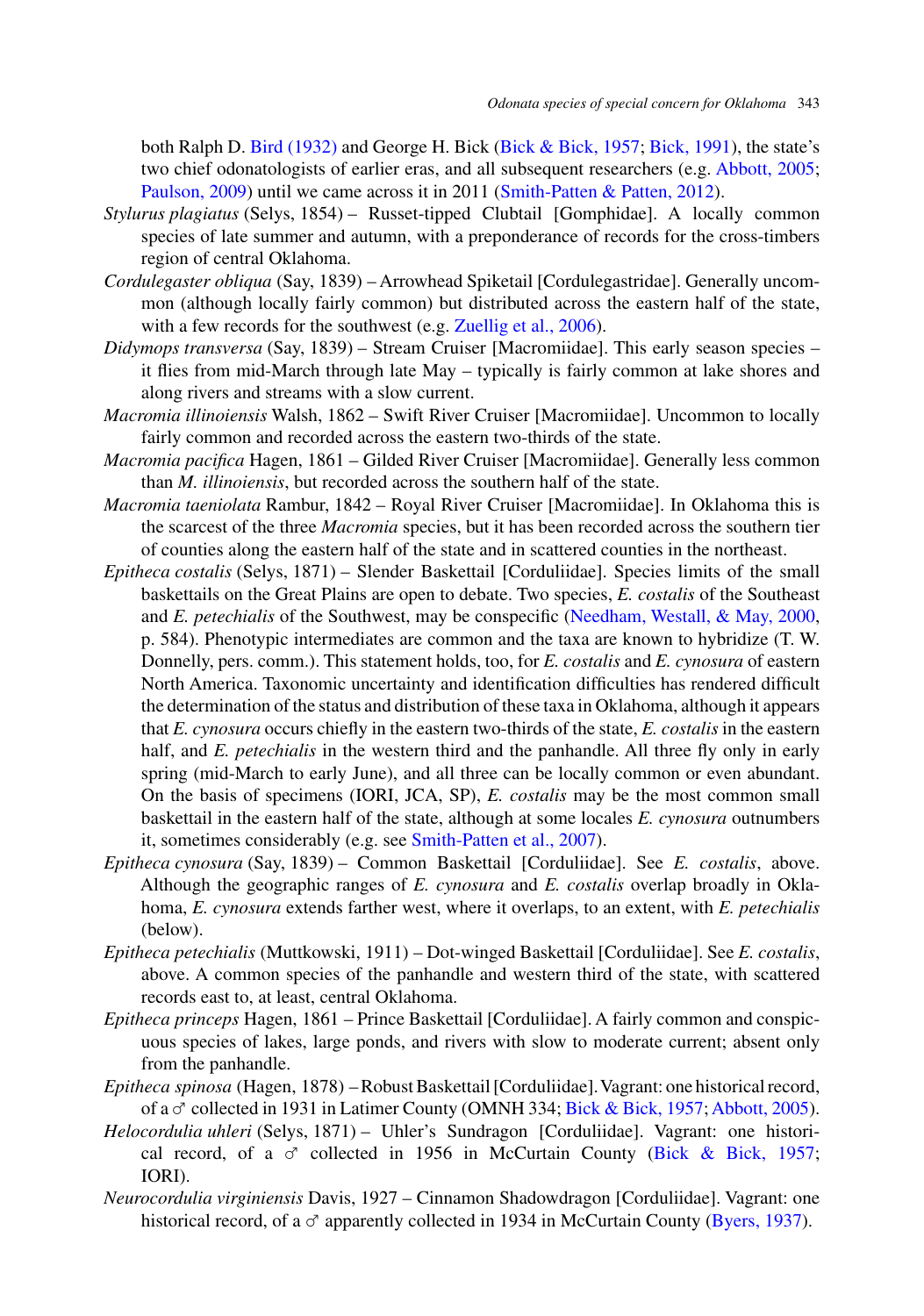- *Neurocordulia xanthosoma* (Williamson, 1908) Orange Shadowdragon [Corduliidae]. Seldom encountered, by virtue of its crepuscular habits, but likely to be common and recorded in many counties in eastern fourth of the state with scattered records west to the southwest and north-central regions. It often occurs in large numbers where it is found.
- *Somatochlora linearis* (Hagen, 1861) Mocha Emerald [Corduliidae]. Generally uncommon but recorded across the eastern half of the state.
- *Brachymesia gravida* (Calvert, 1890) Four-spotted Pennant [Libellulidae].A locally fairly common species of the southern fringe of the state, where it has been recorded in every county that borders the Red River.
- *Celithemis elisa* (Hagen, 1861) Calico Pennant [Libellulidae]. A fairly common species of the eastern half of Oklahoma.
- *Celithemis eponina* (Drury, 1773) Halloween Pennant [Libellulidae]. This colorful pennant is the most numerous and widespread *Celithemis* species in Oklahoma. It may be locally abundant, and it has been recorded across the state.
- *Celithemis fasciata* Kirby, 1889 Banded Pennant [Libellulidae].A fairly common to uncommon species of southeastern Oklahoma, with populations in the northeast, southwest, and even along the west-central part of the state.
- *Dythemis fugax* Hagen, 1861 Checkered Setwing [Libellulidae].An uncommon to locally fairly common species, chiefly in the western half of the state.
- *Dythemis velox* Hagen, 1861 Swift Setwing [Libellulidae]. The status of this species is similar to that of *D. fugax*, excepting that this species is the expected setwing in the eastern half of the state, although it co-occurs with *D. fugax* in parts of western Oklahoma and has been recorded west to the central panhandle (SP 357).
- *Erythemis collocata* (Hagen, 1861) Western Pondhawk [Libellulidae]. An apparent vagrant, with but three records [\(Smith-Patten & Patten, 2013c;](#page-22-0) OC 410019), although this common species may occur more regularly in the panhandle than these few records indicate. Both males and females differ, sex-for-sex, from *E. simplicicollis* of eastern North America, but individuals in the central portion of the USA (e.g. eastern Colorado; D. R. Paulson, pers. comm.) constitute an apparent "hybrid swarm" that may suggest the taxa are conspecific [\(Paulson, 2009\)](#page-22-0). Phenotypically intermediate individuals are expected in western Oklahoma (T.W. Donnelly, pers. comm.), although neither species (or subspecies, if the taxa are lumped) is range-restricted or rare, so ultimate taxonomy will not affect conservation status.
- *Erythemis simplicicollis* (Say, 1839) Eastern Pondhawk [Libellulidae]. An abundant and widespread generalist.
- *Erythemis vesiculosa* (Fabricius, 1775) Great Pondhawk [Libellulidae]. A putative vagrant that generally is a rare to occasionally uncommon (as during spring 2012) visitor, with records scattered across the state.
- *Erythrodiplax minuscula* (Rambur, 1842) Little Blue Dragonlet [Libellulidae]. A tiny, inconspicuous skimmer known from only four counties in the southern third of Oklahoma, but at times fairly numerous at key locales.
- *Erythrodiplax umbrata* (Linnaeus, 1758) Band-winged Dragonlet [Libellulidae]. Generally uncommon but recorded spottily across much of the state and more numerous in the south.
- *Ladona deplanata* (Rambur, 1842) Blue Corporal [Libellulidae]. A fairly common species of eastern Oklahoma. Its occurrence is restricted to spring and early summer (mid-March through the end of May, with records to 2 June), which belies is status, but the species often is locally common at this season.
- *Libellula comanche* Calvert, 1907 Comanche Skimmer [Libellulidae]. A locally fairly common species of western Oklahoma, including through the panhandle.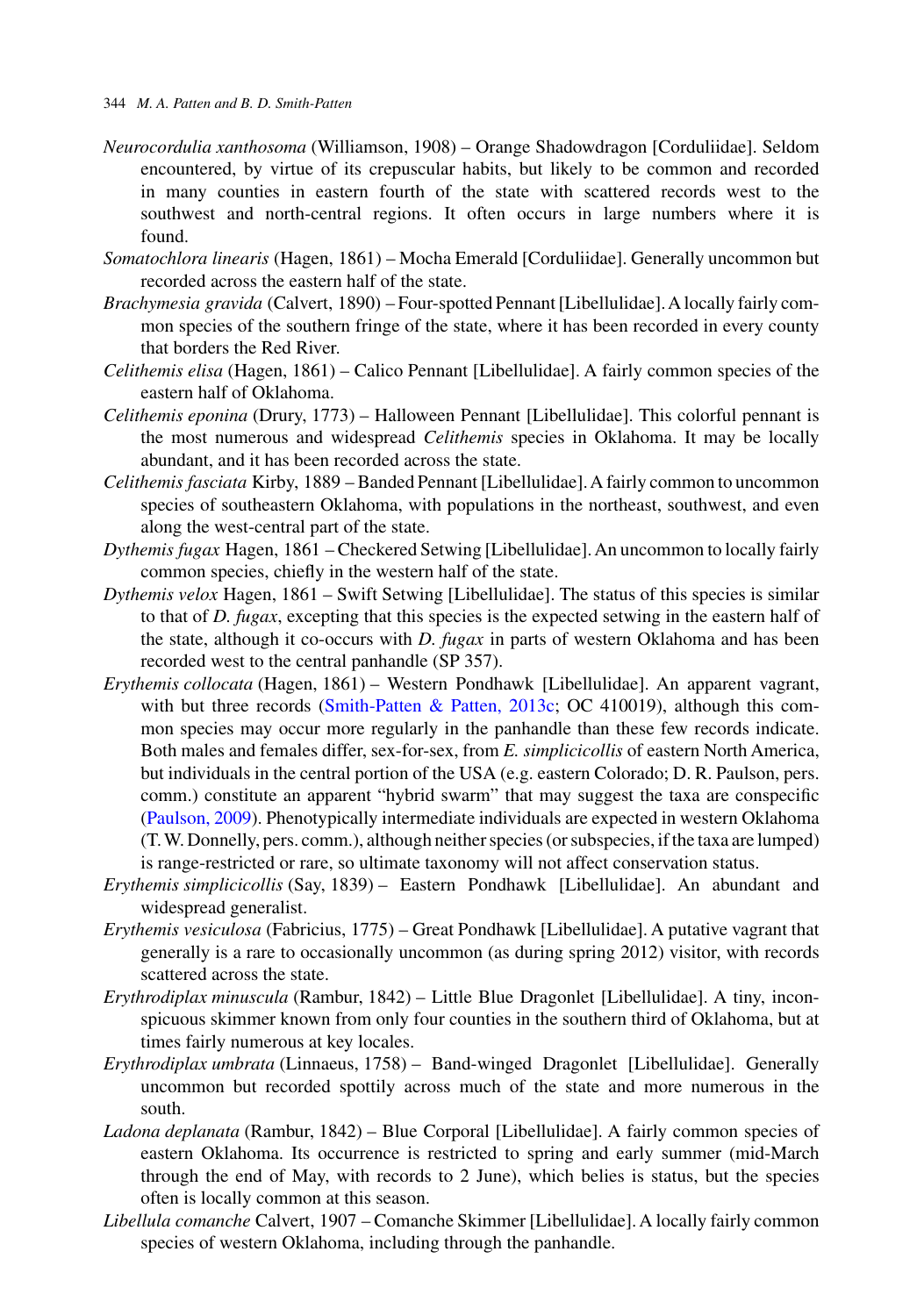- *Libellula croceipennis* Selys, 1868 Neon Skimmer [Libellulidae]. An uncommon species but one reasonably widespread across the southwestern and south-central regions of the state, where it may be locally fairly common.
- *Libellula cyanea* Fabricius, 1775 Spangled Skimmer [Libellulidae]. The eastern counterpart to *L. comanche*, and like it a locally fairly common species within its range.
- *Libellula incesta* Hagen, 1861 Slaty Skimmer [Libellulidae]. A common species of the eastern half of Oklahoma.
- *Libellula luctuosa* Burmeister, 1839 Widow Skimmer [Libellulidae]. Common to abundant and widespread.
- *Libellula nodisticta* Hagen, 1861 Hoary Skimmer [Libellulidae]. Vagrant: the sole record for Oklahoma is of a  $\varphi$  collected in 1970 in Cimarron County [\(Bick, 1990;](#page-21-0) IORI).
- *Libellula pulchella* Drury, 1773 Twelve-spotted Skimmer [Libellulidae]. Common and widespread; most numerous in the west.
- *Libellula saturata* Uhler, 1857 Flame Skimmer [Libellulidae]. Locally fairly common in the panhandle and otherwise uncommon in western and central Oklahoma, particularly in late summer and autumn in the latter regions.
- *Libellula vibrans* Fabricius, 1793 Great Blue Skimmer [Libellulidae]. Uncommon to locally fairly common in eastern and central Oklahoma.
- *Macrodiplax balteata* (Hagen, 1861) Marl Pennant [Libellulidae].A recent colonist to the southwestern corner of the state. Victor W. Fazio III discovered the species in Oklahoma in the Wichita Mts., Comanche County, on 12 July 2009 (OC 313904). It has since been recorded in 19 of the state's 77 counties, chiefly in the southwest but with records north to north-central Oklahoma (OC 330144) and the central panhandle (OC 331111, SP 797). By summer 2012 it bred in large numbers in Altus, Jackson County (pers. obs.), and could be found readily in the Wichita Mts. and several artesian lakes in the northwest.
- *Miathyria marcella* (Selys, 1856) Hyacinth Glider [Libellulidae]. Vagrant: this species has been recorded in the state 10 times, all from mid-September to early November, suggesting to us northward wandering rather than a breeding population. Indeed, apart from the sole record away from the state's southeastern corner (i.e. McCurtain County), of a  $\sigma$  photographed in hand in south-central Oklahoma in 2010 (OC 323053), all records fall between 8 October and 3 November.
- *Orthemis ferruginea* (Fabricius, 1775) Roseate Skimmer [Libellulidae]. Generally uncommon but recorded widely in western, central, and southern Oklahoma.
- *Pachydiplax longipennis* (Burmeister, 1839) Blue Dasher [Libellulidae]. Common to abundant and widespread.
- *Pantala flavescens* (Fabricius, 1798) –Wandering Glider [Libellulidae]. Common and widespread, often in large (migratory?) swarms – particularly in late summer and early autumn – with *P. hymenaea*, *Tramea lacerata*, and *Anax junius*.
- *Pantala hymenaea* (Say, 1839) Spot-winged Glider [Libellulidae]. Common and widespread; see *P. flavescens*, above.
- *Perithemis tenera* (Say, 1839) Eastern Amberwing [Libellulidae]. Common and widespread.
- *Plathemis lydia* (Drury, 1773) Common Whitetail [Libellulidae]. Common to abundant and widespread.
- *Pseudoleon superbus* (Hagen, 1861) Filigree Skimmer [Libellulidae]. Vagrant: a ♂ photographed in Jefferson County in autumn 2008 (OC 284013, OC 284120) represents the sole record for Oklahoma.
- *Sympetrum ambiguum* (Rambur, 1842) Blue-faced Meadowhawk [Libellulidae]. Fairly common in broadleaf forests of the eastern half of the state, particularly in September and October (e.g. see [Smith-Patten et al., 2007\)](#page-22-0).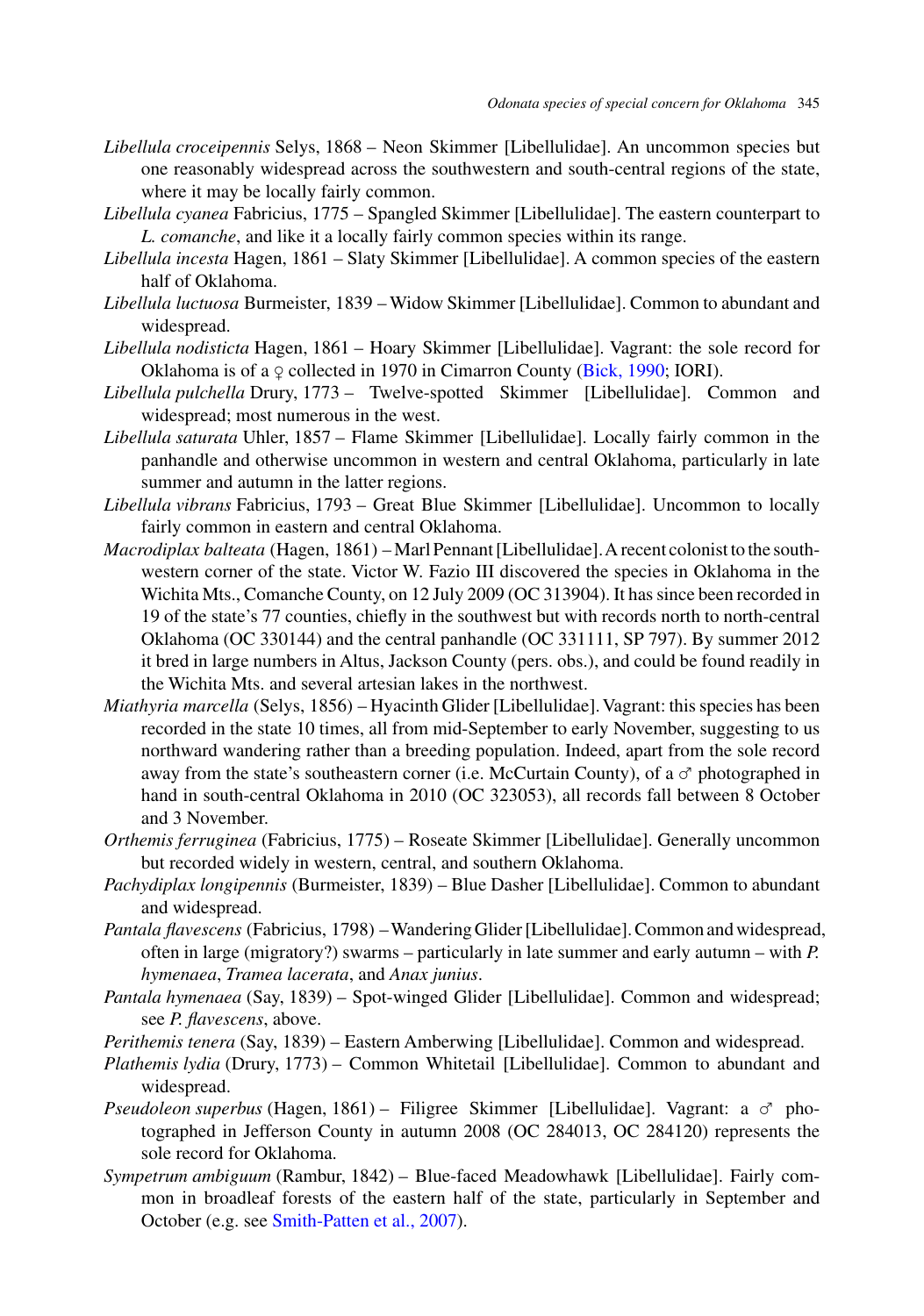- *Sympetrum corruptum* (Hagen, 1861) Variegated Meadowhawk [Libellulidae]. Widespread and common to abundant (in the western half of the state). Many individuals migrate through the state.
- *Sympetrum illotum* (Hagen, 1861) Cardinal Meadowhawk [Libellulidae]. Vagrant: a  $\sigma$  photographed in Comanche County in 2007 (OC 263515) is the only to one be recorded in the state.
- *Sympetrum internum* Montgomery, 1943 Cherry-faced Meadowhawk [Libellulidae]. Perhaps a vagrant. State records number few, and most have occurred during incursions in the autumns of two years, 1950 and 2012 [\(Smith-Patten & Patten, 2013b\)](#page-22-0). Nonetheless, small numbers may be regular in the mixed grass prairie region of north-central Oklahoma, and if so a change in status may be warranted.
- *Sympetrum obtrusum* (Hagen, 1867) White-faced Meadowhawk [Libellulidae]. Vagrant: one record, of a ♂ collected in 2012 in Kingfisher County [\(Smith-Patten & Patten, 2013b\)](#page-22-0).
- *Sympetrum semicinctum* (Say, 1839) Band-winged Meadowhawk [Libellulidae]. Apart from a single anomalous record for central Oklahoma (Logan County; IORI), this species occurs only in the panhandle and along the western fringe of the state, where it is uncommon but may be locally fairly common.
- *Sympetrum vicinum* (Hagen, 1861) Autumn Meadowhawk [Libellulidae]. A locally fairly common autumn species (chiefly September to early November) of eastern and central Oklahoma, with scattered records farther west.
- *Tholymis citrina* Hagen, 1867 Evening Skimmer [Libellulidae]. Vagrant: one was collected in 2006 in McCurtain County (UTIC 39785, OC 7269).
- *Tramea calverti* Muttkowski, 1910 Striped Saddlebags [Libellulidae]. Vagrant: more than a dozen records have amassed since the first in 2006 (see [Smith-Patten et al., 2007\)](#page-22-0), but with the exception of one in McCurtain County in mid-July (OC 283175), all records are from late August to early November. We conclude that this species does not breed in Oklahoma but occasionally wanders northward in autumn.
- *Tramea carolina* (Linnaeus, 1763) Carolina Saddlebags [Libellulidae]. This saddlebags is decidedly the less common of the two predominately red *Tramea* species recorded in the state, but it can be locally common in the southeast and has been recorded across of the eastern half of the state, albeit spottily. Identification difficulties may mask its true status, in that *T. carolina* may be more common than thought but many individuals are passed off as *T. onusta*.
- *Tramea lacerata* Hagen, 1861 Black Saddlebags [Libellulidae]. Common and widespread, even in settled areas.
- *Tramea onusta* Hagen, 1861 Red Saddlebags [Libellulidae]. Fairly common and widespread.

### **Conclusions**

We identified nine species of Odonata in Oklahoma that deserve a ranking of S1 (critically imperiled), following standard species of special concern guidelines (Table [1\)](#page-4-0). In Oklahoma, a ranking of S1 could be viewed as comparable to a "Tier 1" species of greatest conservation concern as recognized by the Oklahoma Department of Wildlife Conservation, just as species with a rank of S2 (imperiled) would fall in the "Tier 2" rank. Together, these 22 species appear to represent a non-random selection of the state's odonate fauna. For example, a significant proportion of these 22 species prefer lotic habitats (Table [1\)](#page-4-0) relative to expectations given the total number of lotic species in the state ( $\chi^2 = 9.21$ , d.f. = 1,  $p < 0.001$ ). Likewise, even though Zygoptera constitute only about a third of the state's odonate fauna they account for half of the S1 or S2 species,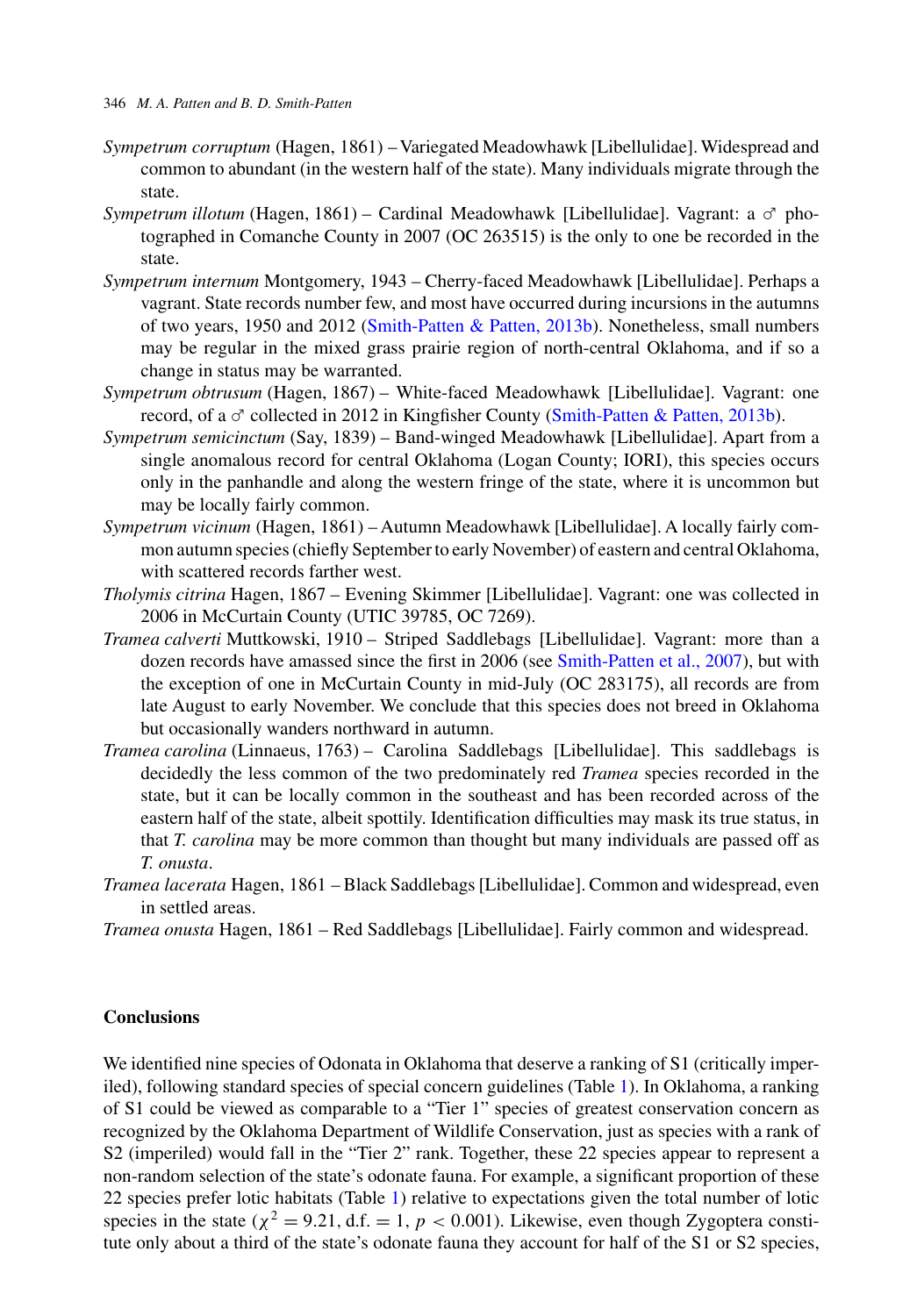

Figure 1. Flow rates in the Cimarron River at Kenton, Cimarron County, Oklahoma, from 1950 to present. Note the steady decline in flow in this the major river in the Oklahoma panhandle. Flow in streams and creeks tributary to this river have declined concomitantly, to the point that many are dry. Note that flow rate is given in  $\text{ft}^3/\text{s}$ ; 1  $\text{ft}^3/\text{s} = 0.0283 \text{ m}^3/\text{s}$ .

although in this case the proportion did not differ from expectations ( $\chi^2 = 0.45$ , d.f. = 1, n.s.). Still, lotic damselflies may be at greater risk in Oklahoma.

The indication that lotic species are of greatest concern in Oklahoma should be cause for alarm. Lotic habitats in Oklahoma, as elsewhere across the globe, are at-risk ecosystems, which likely accounts for why globally lotic species of both zygopterans and anisopterans are at greatest risk [\(Clausnitzer et al., 2009\)](#page-22-0). In Oklahoma the main threat to lotic habitat is from agricultural use that is causing the rather severe depletion of groundwater. This is especially true from the High Plains aquifer where the panhandle is and 12 of our special concern species reside. Groundwater depletion (30–40 m in some spots) has led to substantial changes in streamflow [\(Kustu, Fan, &](#page-22-0) [Robock, 2010\)](#page-22-0) and likely to spring flow. The flow of the Cimarron River, the main watercourse in the panhandle, exemplifies this trend: its discharge rate has decreased, on average, by 1.5% per year since 1950 (Figure 1). The nearby Beaver River is now dry through most of the year [\(Wahl and Wahl, 1988\)](#page-23-0), and the Republican River in northwestern Kansas and southwestern Nebraska has markedly decreased flow [\(Szilagyi, 2001\)](#page-23-0), suggesting that this problem of stream desiccation extends across whole of the shortgrass prairie ecosystem. Protection of lotic habitat may be particularly difficult in Oklahoma given the high percentage of private land, much of which is heavily used by cattle, which results in polluted stream courses with little vegetation and substrates damaged substantially, harming odonate populations [\(Hornung & Rice, 2003\)](#page-22-0).

A key need for each of the nine S1 species, as well as for various other species we ranked as S2 or even S3 (Table [1\)](#page-4-0), is for focused surveys to determine whether the species still occurs regularly in Oklahoma (e.g. *Argia lugens*, *Enallagma praevarum*, and *Paltothemis lineatipes*) or if it does occur to elucidate the full extent of its geographic range, flight season, and habitat requirements (e.g. *Amphiagrion abbreviatum*, *Enallagma antennatum*, *E. daeckii*, *E. dubium*, *Ischnura demorsa*, *Cordulegaster talaria*, and *Somatochlora ozarkensis*). Of these latter species, the *Amphiagrion* presents a special problem in that the taxonomic status of populations in the Great Plains and adjacent parts of the Southwest is unresolved.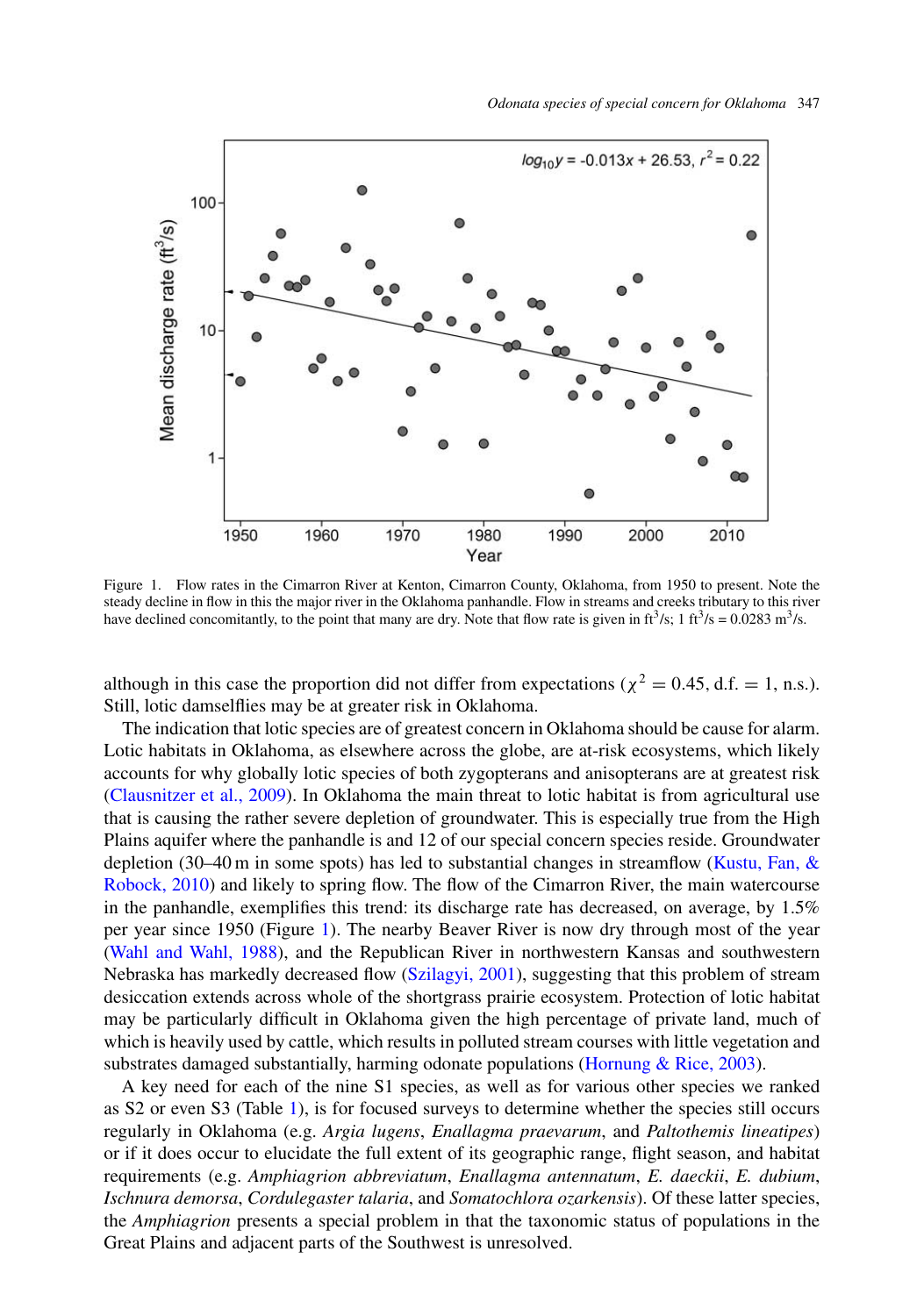#### <span id="page-21-0"></span>348 *M. A. Patten and B. D. Smith-Patten*

We recommend that the Oklahoma Department of Wildlife Conservation (ODWC) and other state agencies adopt this provisional list of species of special concern with an initial target of determining the status of the nine S1 species identified. We applaud ODWC for its proactive stance when it funded a forthcoming two-year study of certain damselfly and dragonfly species they consider to be "species of greatest conservation concern." These field surveys and additional ecological research on the highest priority species doubtless will add incidentally to the pool of knowledge of most of the other species in the state, including many we ranked as S2 and S3. This additional knowledge will not only put conservation biologists in a position to refine a list of species of special concern in the future, including informing global rankings, but results of the focused surveys and habitat assessments for the nine first priority species hold the promise of leading to the first management plans for Odonata on the Great Plains of the USA.

### **Acknowledgements**

Our statewide surveys in 2009–2013 were funded by the Oklahoma Biological Survey. John C. Abbott provided Oklahoma records archived in the Odonata Central database. We thank Abbott, Thomas W. Donnelly, Greg W. Lasley, Bill Mauffray, and Dennis R. Paulson for advice on taxonomy, identification, status, and geography of regional Odonata. We thank the following for contributing data to our cause: Franklin Alm, David Arbour, Donald C. Arnold, James W. Arterburn, Cheryl B. Barr, David Bass, Eric J. Beck, Roy J. Beckemeyer, Elizabeth A. Bergey, James H. Boone, Jason T. Bried, Jutta C. Burger, Janalee P. Caldwell, Bill Carrell, Claire M. Curry, Mark J. Dreiling, Sidney W. Dunkle, Richard A. Erickson, Victor W. Fazio III, John Fisher, Oliver S. Flint, Jr., David G. Furth, Rosser W. Garrison, Patricia Gentili-Poole, Joe Grzybowski, Berlin A. Heck, Greta Heck, Jason R. Heinen, Gary F. Hevel, Boris C. Kondratieff, John Nelson, Mark F. O'Brien, M.J. Paulsen, Philip D. Perkins, Bryan Reynolds, William D. Shepard, George Sims, Kenneth J. Tennessen, Jennifer C. Thomas, Jona Tucker, Cynthia Van Den Broeke, Caryn C. Vaughn, Laurie J. Vitt, Jason D. Weintraub, Lauren A. Wilkerson, and Ken Williams. Finally, we appreciated the insightful and challenging comments from John C. Abbott, Michael L. May, and Dennis R. Paulson on a draft of this manuscript.

## **References**

- Abbott, J. C. (2005). *Dragonflies and damselflies of Texas and the South-Central United States*. Princeton: Princeton University Press.
- Abbott, J. C. (2010). Odonata Central: The past, present and future. *Argia, 22*(4), 10–14. Retrieved from [http://www.odonatacentral.org/index.php/IssueAction.get/issue\\_id/490/volume\\_id/185](http://www.odonatacentral.org/index.php/IssueAction.get/issue_id/490/volume_id/185)
- Abbott, J. C. (2011). *Damselflies of Texas*. Austin: University of Texas Press.
- Abbott, J. C., & Stewart, K. W. (1998). Odonata of the south central Nearctic region, including northeastern Mexico. *Entomological News, 109*, 201–212. Retrieved from <http://www.biodiversitylibrary.org/item/20693#page/217/mode/1up>
- Basara, J. B., Maybourn, J. N., Peirano, C. M., Tate, J. E., Brown, P. J., Hoey, J. D., & Smith, B. R. (2013). Drought and associated impacts in the Great Plains of the United States—A review. *International Journal of Geosciences, 4*, 72–81. [doi:10.4236/ijg.2013.46A2009](http://dx.doi.org/10.4236/ijg.2013.46A2009)
- Beckemeyer, R. (1995). Some county records for Kansas and Oklahoma. *Argia, 7*(3), 28–29. Retrieved from [http://www.odonatacentral.org/index.php/IssueAction.get/issue\\_id/67/volume\\_id/17](http://www.odonatacentral.org/index.php/IssueAction.get/issue_id/67/volume_id/17)
- Beckemeyer, R. (1998). Some miscellaneous Odonata collected in the Midwest in 1998. *Argia, 10*(4), 26–27. Retrieved from [http://www.odonatacentral.org/index.php/IssueAction.get/issue\\_id/50/volume\\_id/20](http://www.odonatacentral.org/index.php/IssueAction.get/issue_id/50/volume_id/20)
- Bick, G. H. (1978). New state records of United States Odonata. *Notulae Odonatologicae, 1*, 17–19.
- Bick, G. H. (1983). Odonata at risk in [the] conterminus United States and Canada. *Odonatologica, 12*, 209–226.
- Bick, G. H. (1990). Unpublished records in [the] Florida State Collection of Arthropods. *Argia, 2*(1), 3–4. Retrieved from [http://www.odonatacentral.org/index.php/IssueAction.get/issue\\_id/51/volume\\_id/12](http://www.odonatacentral.org/index.php/IssueAction.get/issue_id/51/volume_id/12)
- Bick, G. H. (1991). Oklahoma revisited: Unpublished records.*Argia, 3*(1), 1–4. Retrieved from [http://www.odonatacentral.](http://www.odonatacentral.org/index.php/IssueAction.get/issue_id/52/volume_id/13) [org/index.php/IssueAction.get/issue\\_id/52/volume\\_id/13](http://www.odonatacentral.org/index.php/IssueAction.get/issue_id/52/volume_id/13)
- Bick, G. H. (2003). At-risk Odonata of [the] conterminous United States. *Bulletin of American Odonatology, 7*, 41–56. Retrieved from [http://www.odonatacentral.org/index.php/IssueAction.get/issue\\_id/132/volume\\_id/35](http://www.odonatacentral.org/index.php/IssueAction.get/issue_id/132/volume_id/35)
- Bick, G. H., & Bick, J. C. (1957). The Odonata of Oklahoma. *Southwestern Naturalist, 2*, 1–18. Retrieved from <http://www.jstor.org/stable/3669559>
- Bird, R. D. (1932). Dragonflies of Oklahoma. *Publications of the University of Oklahoma Biological Survey, 4*, 51–57. Retrieved from <http://digital.library.okstate.edu/obs/>
- Bried, J. T., & Mazzacano, C. A. (2010). National review of state wildlife action plains for Odonata species of greatest conservation need. *Insect Conservation and Diversity, 3*, 61–71. [doi:10.1111/j.1752-4598.2010.00081.x](http://dx.doi.org/10.1111/j.1752-4598.2010.00081.x)
- Byers, C. F. (1937). A review of the dragonflies of the genera Neurocordulia and Platycordulia. *Miscellaneous Publications of the Museum of Zoology, University of Michigan, 36*, 1–36. Retrieved from [http://141.213.](http://141.213.232.243/handle/2027.42/56281) [232.243/handle/2027.42/56281](http://141.213.232.243/handle/2027.42/56281)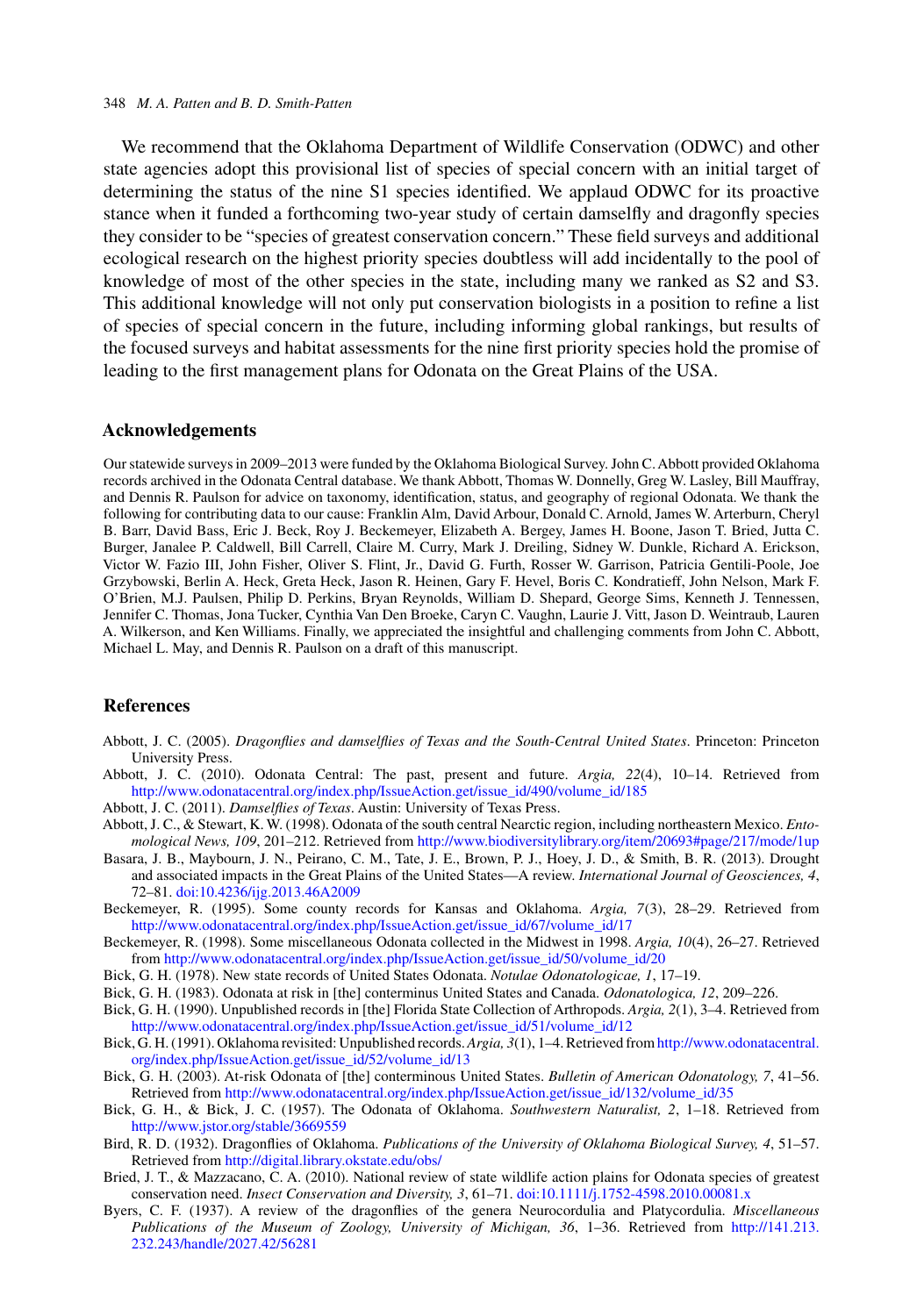- <span id="page-22-0"></span>Catlin P. M. (2005). A potential for the use of dragonfly (Odonata) diversity as a bioindicator of the efficiency of sewage lagoons. *Canadian Field-Naturalist, 119*, 233–236. Retrieved from [http://canadianfieldnaturalist.ca/index.php/cfn/](http://canadianfieldnaturalist.ca/index.php/cfn/article/view/111/111) [article/view/111/111](http://canadianfieldnaturalist.ca/index.php/cfn/article/view/111/111)
- Clausnitzer, V., Kalkman, V. J., Ram, M., Collen, B., Baillie, J. E. M., Bedjaniè, M., … Wilson, K. (2009). Odonata enter the biodiversity crisis debate: The first global assessment of an insect group. *Biological Conservation, 142*, 1864–1869. [doi:10.1016/j.biocon.2009.03.028](http://dx.doi.org/10.1016/j.biocon.2009.03.028)
- Dunkle, S. W. (2000). *Dragonflies through Binoculars*. New York: Oxford University Press.
- Dunkle, S. W. (2004). Critical species of Odonata in North America. *International Journal of Odonatology, 7*, 149–162. [doi:10.1080/13887890.2004.9748207](http://dx.doi.org/10.1080/13887890.2004.9748207)
- Heck, B. (2012). Ouachita Spiketail (*Cordulegaster talaria*), new for Oklahoma. *Argia, 24*(3), 9–10. Retrieved from [http://www.odonatacentral.org/index.php/IssueAction.get/issue\\_id/504/volume\\_id/187](http://www.odonatacentral.org/index.php/IssueAction.get/issue_id/504/volume_id/187)
- Hornung, J. P., & Rice, C. L. (2003). Odonata and wetland quality in southern Alberta, Canada: A preliminary study. *Odonatologica, 32*, 119–129.
- International Union for Conservation of Nature [IUCN] (2012). *Red list of threatened species* (Version 2012.2) [Data set]. Retrieved May 31, 2013, from <http://www.iucnredlist.org>
- Kalkman, V. J., Clausnitzer, V., Dijkstra, K. B., Orr, A. G., Paulson, D. R., & van Tol, J. (2008). Global diversity of dragonflies (Odonata) in freshwater. *Hydrobiologia, 595*, 351–363. [doi:10.1007/s10750-007-9029-x](http://dx.doi.org/10.1007/s10750-007-9029-x)
- Kerst, C., & Gordon, S. (2011). *Dragonflies and damselflies of Oregon.* Corvallis: Oregon State University Press.
- Kormondy, E. J. (1960). New North American records of Anisopterous Odonata. *Entomological News, 71*, 121–130. Retrieved from <http://biodiversitylibrary.org/item/20707#page/7/mode/1up>
- Kustu, M. D., Fan, Y., & Robock, A. (2010). Large-scale water cycle perturbation due to irrigation pumping in the US High Plains: A synthesis of observed streamflow changes. *Journal of Hydrology, 390*, 222–244. [doi:10.1016/j.jhydrol.2010.06.045](http://dx.doi.org/10.1016/j.jhydrol.2010.06.045)
- Moore, N. W. (1997). Dragonflies Status survey and conservation action plan. Gland, Switzerland and Cambridge: IUCN/SSC Odonata Specialist Group.
- NatureServe. (2012). NatureServe Explorer (Version 7.1) [Computer software]. Arlington, Virginia: NatureServe. Retrieved from <http://www.natureserve.org/explorer>
- Needham, J. G., Westall, M. J., Jr, & May, W. L. (2000). *Dragonflies of North America* (rev. ed.). Gainesville, FL: Scientific Publishers.
- Oklahoma Department of Wildlife Conservation [ODWC] (2005). *Oklahoma Comprehensive Wildlife Conservation Strategy*. Oklahoma City, OK: Author.
- Ott, J. (Ed.). (2010). Monitoring climate change with dragonflies. *BioRisk, 5*, 1–286. Retrieved from [http://](http://pensoftonline.net/biorisk) [pensoftonline.net/biorisk](http://pensoftonline.net/biorisk)
- Patten, M. A., & Smith-Patten, B. D. (2011) Predictors of occupancy trend across spatial scale. *Conservation Biology, 25*, 1203–1211. [doi:10.1111/j.1523-1739.2011.01726.x](http://dx.doi.org/10.1111/j.1523-1739.2011.01726.x)
- Patten, M.A., & Smith-Patten, B. D. (2012). First record of theAtlantic Bluet (*Enallagma doubledayi*) for Oklahoma.*Argia, 24*(4), 16–17. Retrieved fro[mhttp://www.odonatacentral.org/index.php/IssueAction.get/issue\\_id/505/volume\\_id/187](http://www.odonatacentral.org/index.php/IssueAction.get/issue_id/505/volume_id/187)
- Patten, M.A., & Smith-Patten, B. D. (2013). Two new species, *Lestes eurinus* Say and *L. forcipatus* Rambur, for Oklahoma, with comments on other vagrant *Lestes*recorded in the state (Zygoptera: Lestidae).*Notulae Odonatologicae, 8*, 29–32.
- Paulson, D. R. (2009). *Dragonflies and damselflies of the West*. Princeton: Princeton University Press.
- Paulson, D. R. (2011). *Dragonflies and damselflies of the East*. Princeton: Princeton University Press.
- Pritchard, A. E. (1935). Two new dragonflies from Oklahoma. *Occasional Papers of the Museum of Zoology, University of Michigan, 319*, 1–10. Retrieved from <http://deepblue.lib.umich.edu/handle/2027.42/56758>
- Ries, W. D., & Cruden, W. (1966). New records for *Anax longipes* Hagen (Odonata). *Entomological News, 77*, 187–188. Retrieved from <http://biodiversitylibrary.org/item/20648#page/223/mode/1up>
- Selin, H., & VanDeveer, S. D. (2007) Political science and prediction: What's next for U.S. climate change policy? *Review of Policy Research, 24*, 1–27. [doi:10.1111/j.1541-1338.2007.00265.x](http://dx.doi.org/10.1111/j.1541-1338.2007.00265.x)
- Shuey, J. A., Calhoun, J. V., & Iftner, D. C. (1987). Butterflies that are endangered, threatened, and of special concern in Ohio. *Ohio Journal of Science, 87*, 98–106. Retrieved from <https://kb.osu.edu/dspace/handle/1811/23205>
- Silva, D. P., De Marco, P., & Resende, D. C. (2010). Adult odonate abundance and community assemblage measures as indicators of stream ecological integrity: A case study. *Ecological Indicators, 10*, 744–752. [doi:10.1016/j.ecolind.2009.12.004](http://dx.doi.org/10.1016/j.ecolind.2009.12.004)
- Smith-Patten, B. D., & Patten, M. A. (2012). *Stylurus intricatus*, a new old record for Oklahoma. *Argia, 24*(3), 10–11. Retrieved from [http://www.odonatacentral.org/index.php/IssueAction.get/issue\\_id/504/volume\\_id/187](http://www.odonatacentral.org/index.php/IssueAction.get/issue_id/504/volume_id/187)
- Smith-Patten, B. D., & Patten, M. A. (2013a). *A checklist of Oklahoma Odonata (dragonflies and damselflies)*. Norman: Oklahoma Biological Survey, University of Oklahoma.
- Smith-Patten, B. D., & Patten, M. A. (2013b). First record of the White-faced Meadowhawk (*Sympetrum obtrusum*) for Oklahoma, and a review of the status of the Cherry-faced Meadowhawk (*S. internum*) in the state. *Argia, 25*(2), 12–13. Retrieved from [http://www.odonatacentral.org/index.php/IssueAction.get/issue\\_id/508/volume\\_id/188](http://www.odonatacentral.org/index.php/IssueAction.get/issue_id/508/volume_id/188)
- Smith-Patten, B. D. & Patten, M. A. (2013c) First records of the Western Pondhawk (*Erythemis collocata*) for Oklahoma. *Argia, 25*(3), 19–21. Retrieved fro[mhttp://www.odonatacentral.org/index.php/IssueAction.get/issue\\_id/509/volume\\_](http://www.odonatacentral.org/index.php/IssueAction.get/issue_id/509/volume_id/188) [id/188](http://www.odonatacentral.org/index.php/IssueAction.get/issue_id/509/volume_id/188)
- Smith-Patten, B. D., Patten, M. A., Dreiling, M. J., & Fisher, J. (2007). Phenology and new county records of Odonata of northeastern Oklahoma. *Publications of the Oklahoma Biolological Survey, 8*, 1–13. Retrieved from <http://digital.library.okstate.edu/obs/#81>